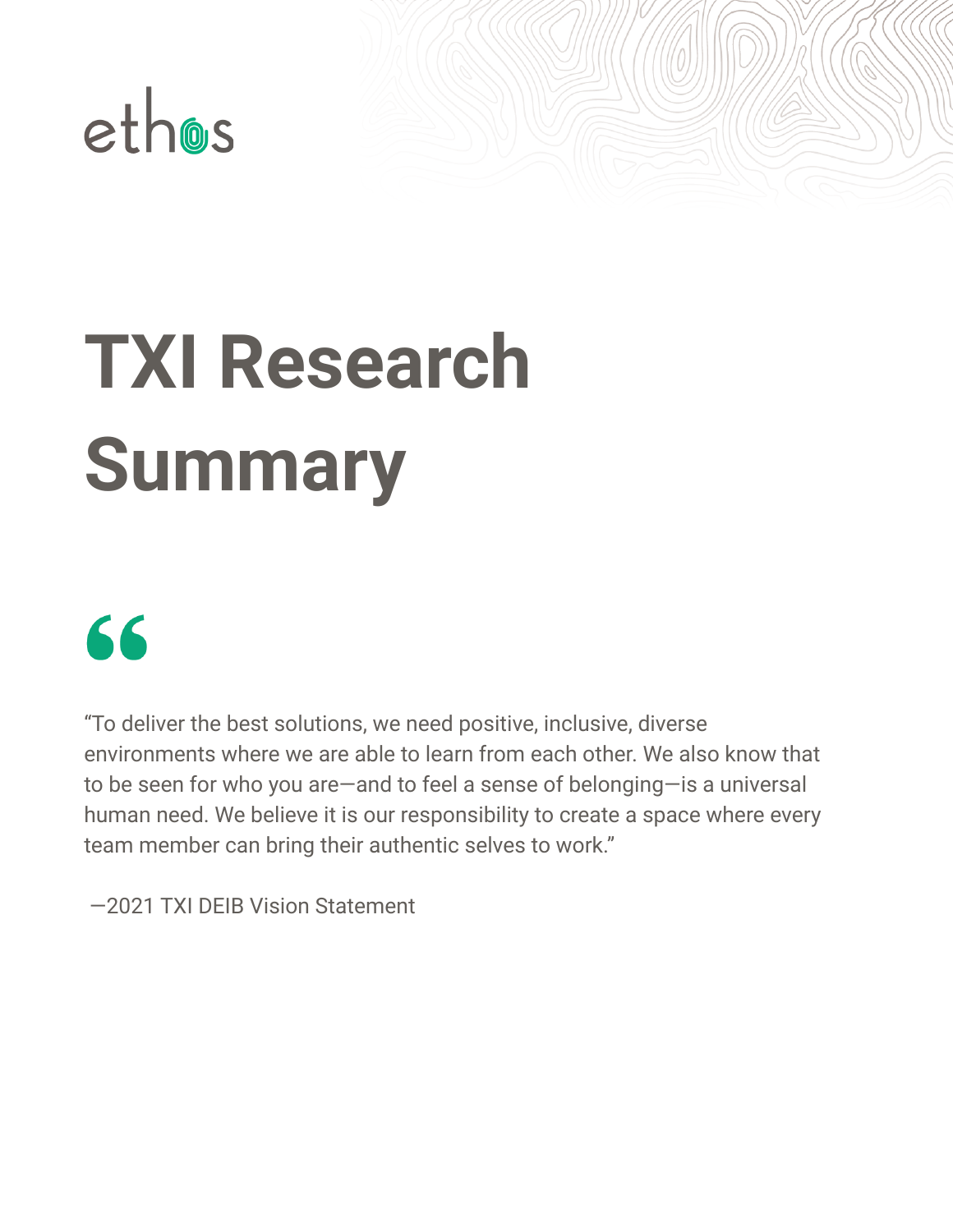# **Overview**

### **Data Breakdown**

To conduct this audit, we engaged with collecting, researching, and analyzing data across various areas. By the numbers, we engaged with:

- **42** Total Survey Responses
- **27** Cultural Artifact Documents
- **14** Research Interviews
- **● 5** Community Interviews
- **4** Meeting Shadows
- **● 14** Slack Channel Shadows

Based on this analysis, we conducted an overall assessment of the organization, which informed our strategic recommendations. We have summarized key themes by audit type in this document, and we created an overview of the assessment and recommendations that are more digestible.

# **Survey Dashboards**

- TXI CultureAmp Link
	- While this link is only available to registered users at TXI, we want to ensure that a report is generated from CultureAmp containing survey dashboards that can be shared with the company more broadly (if TXI decides to do so).
	- We did not generate this report on our own to ensure that nothing is shared preemptively from Ethos to the organization from within CultureAmp.

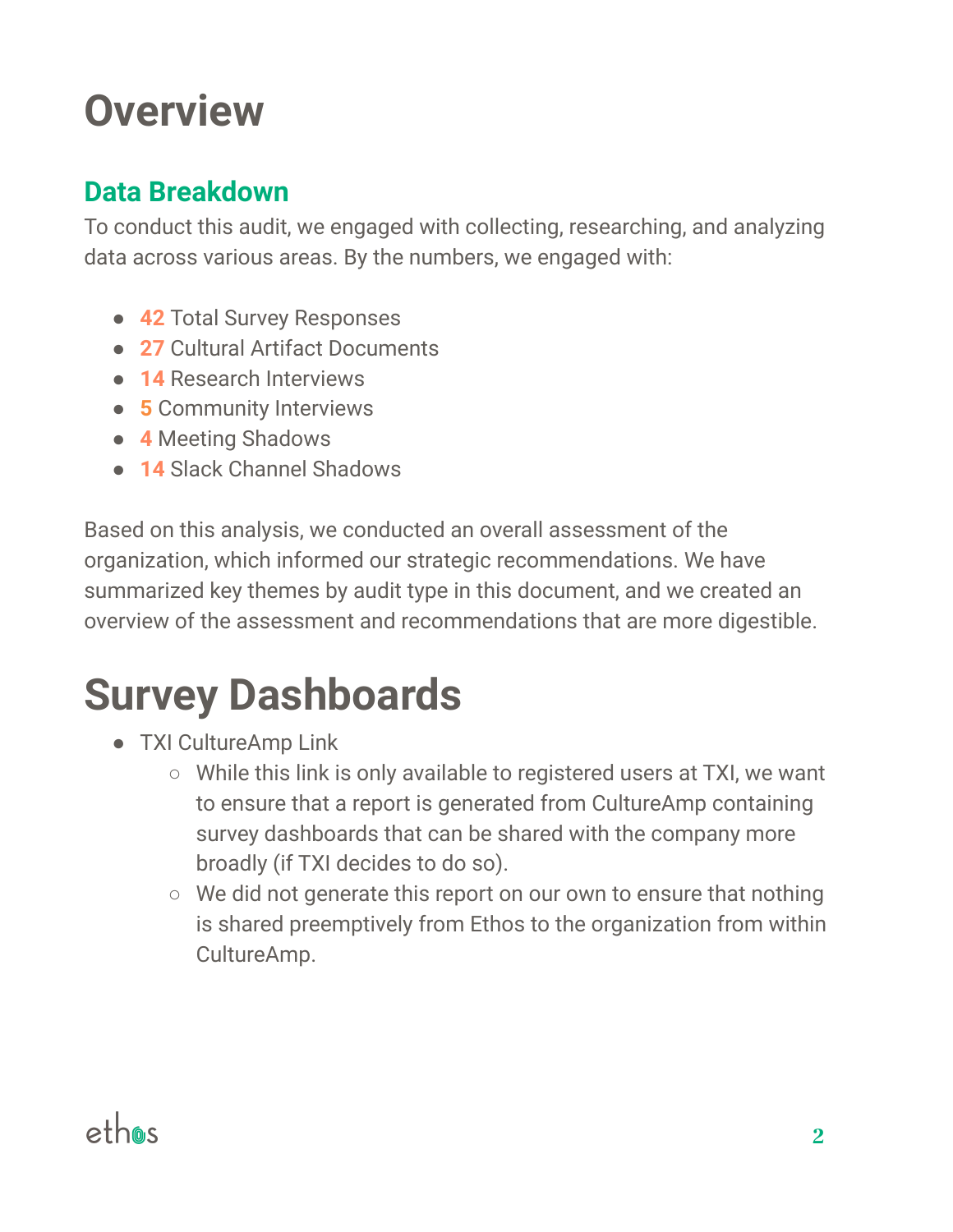### **Data Breakdown**

- **● 42** Total Responses
- **● 100%** Completion Rate
	- Of the 42 respondents who answered the survey's questions, none skipped questions.
- **● 69%** Participation Rate
	- The industry average for employee engagement surveys is between 30-35%.
	- Ethos' average participation rate is between 80-85%. Because we did not reach that percentage we want to include these additional details about our survey:
		- Issued to 61 people at TXI.
		- The survey was open for 9 days (from 7/7 to 7/16).
		- TXI's last independently issued Engagement Survey was completed on January 19th, 2021.
			- This survey had 42 responses (the same as ours) but was issued to 45 people at TXI.

# **Key Themes**

#### **General**

- **● Enablement:** Employees responded positively when asked about their work, purpose, resources, and readiness for the future of TXI.
- **● Evaluation, Feedback, and Growth:** Employees responded most negatively when asked about how they are evaluated, the feedback they receive, and the opportunities they have to grow within their role.
- **● Clarity (Making the Implicit, Explicit):** Employees expressed the most uncertainty when asked about the specificity of their role, including how pay, responsibilities, and opportunities related to other employees at TXI.

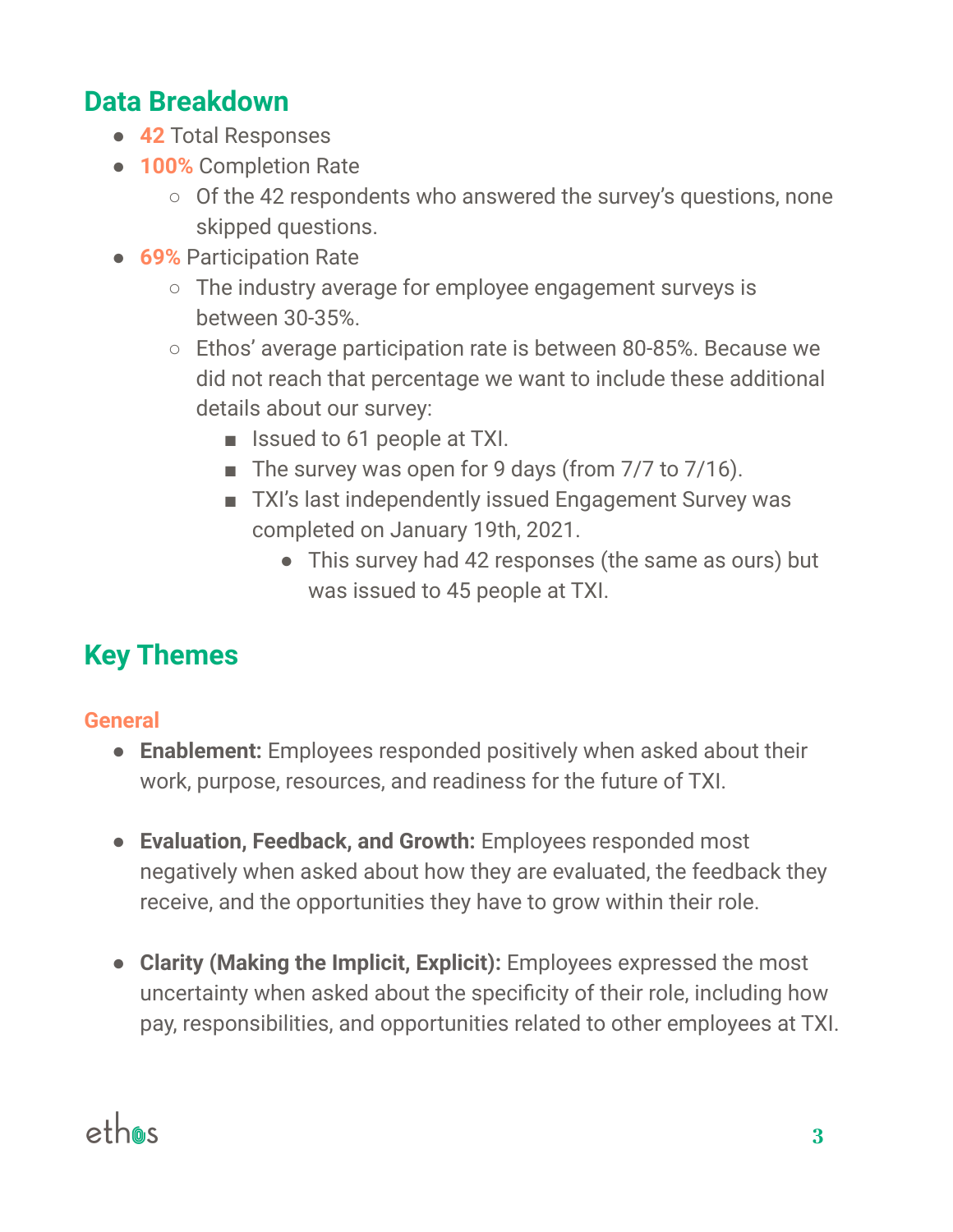#### **Strengths**

- **● Enablement**
	- $\circ$  I know how my work contributes to the goals of TXI.
		- 91% agree (43% strongly agree, 48% agree)
		- **■ 0%** disagree
		- **7%** neither agree nor disagree
		- **■ 2%** other
	- I have access to the things I need to do my job well.
		- 91% agree (36% strongly agree, 55% agree)
		- **■ 0%** disagree
		- **9%** neither agree nor disagree.

#### **● Inclusion**

- TXI respects that everybody has a valid and useful perspective.
	- **91%** agree (55% strongly agree, 36% agree)
	- **2%** disagree (0% strongly agree, 2% disagree)
	- **7%** neither agree nor disagree

#### **● DEIB Readiness**

- **○ 97%** of employees agreed that Diversity, Equity, and Inclusion is important to them personally
	- 64% strongly agree, 33% agree
	- 0% strongly disagree, 2% disagree
- **○ 95%** of employees agreed that Diversity, Equity, and Inclusion is important to Leadership at TXI
	- 57% strongly agree, 38% agree
	- 2% disagree
	- 2% neither agree nor disagree
- **○ 91%** of employees agreed that Diversity, Equity, and Inclusion are important to their peers at TXI.
	- 60% strongly agree, 31% agree
	- 5% neither agree nor disagree

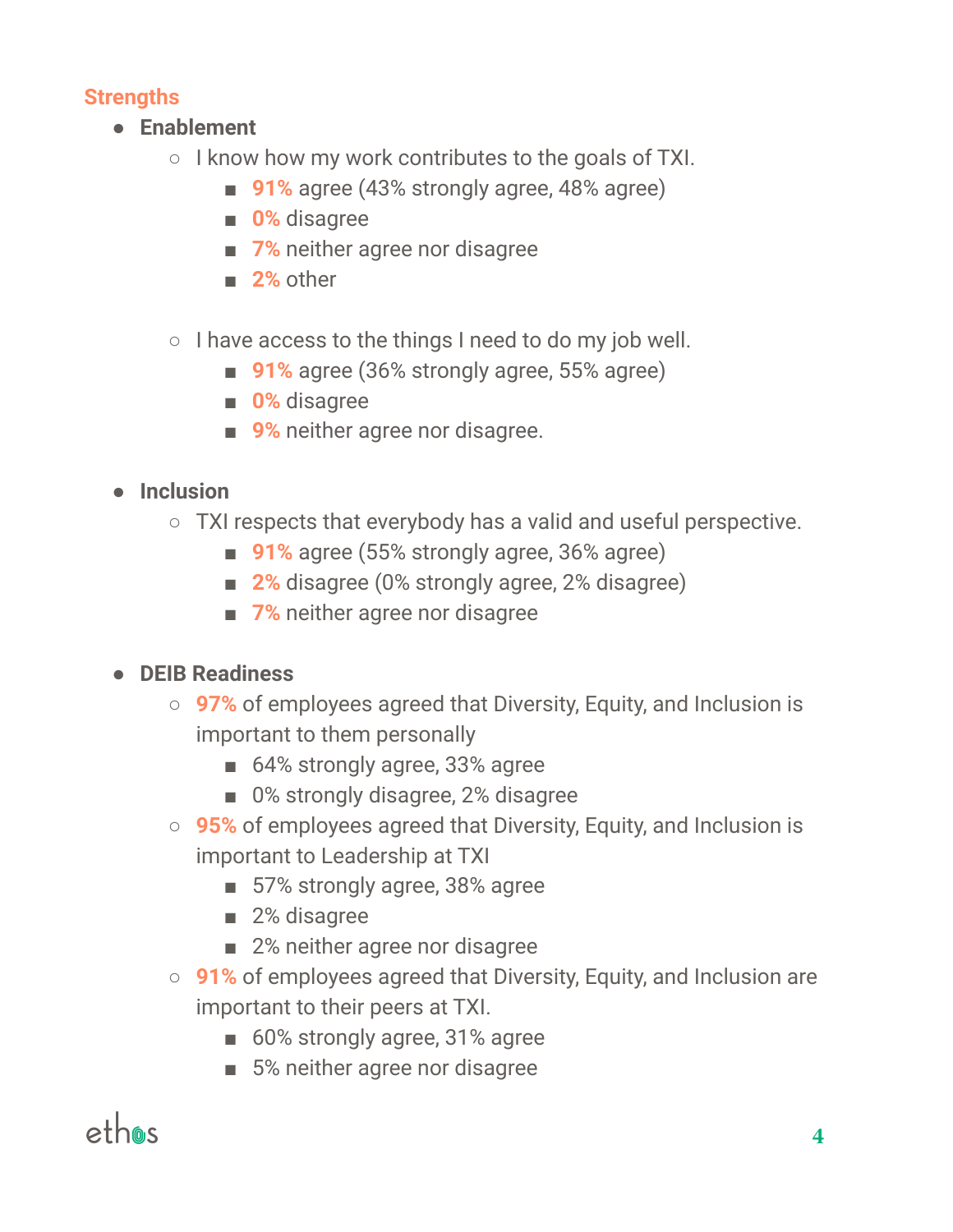■ 5% other (both responses suggest a difference between peers)

#### **Areas to Improve**

- **● Evaluation, Feedback, and Growth**
	- I receive clear, actionable feedback on how to improve in my job.
		- **45%** agree (7% strongly agree, 38% agree)
		- **16%** disagree (2% strongly disagree, 14% disagree)
		- **29%** neither agree nor disagree
		- **10%** other (most responses indicated being too new to have a perspective)
	- My job performance is evaluated fairly.
		- **50%** agree (17% strongly agree, 33% agree)
		- **7%** disagree (0% strongly disagree, 7% disagree)
		- **31%** neither agree nor disagree
		- **12%** other (most responses indicated being too new to have a perspective)
- **● Clarity**
	- Informal power dynamics (i.e. seniority, social privilege, employment status) are defined, identified, and addressed.
		- This is the most disagreed with question among pooled data
		- **40%** agree (2% strongly agree, 38% agree)
		- **23%** disagree (5% strongly disagree, 17% disagree)
		- **33%** neither agree nor disagree
		- **■ 5%** other
	- Everyone at TXI knows and understands their level of responsibility and authority in the organization.

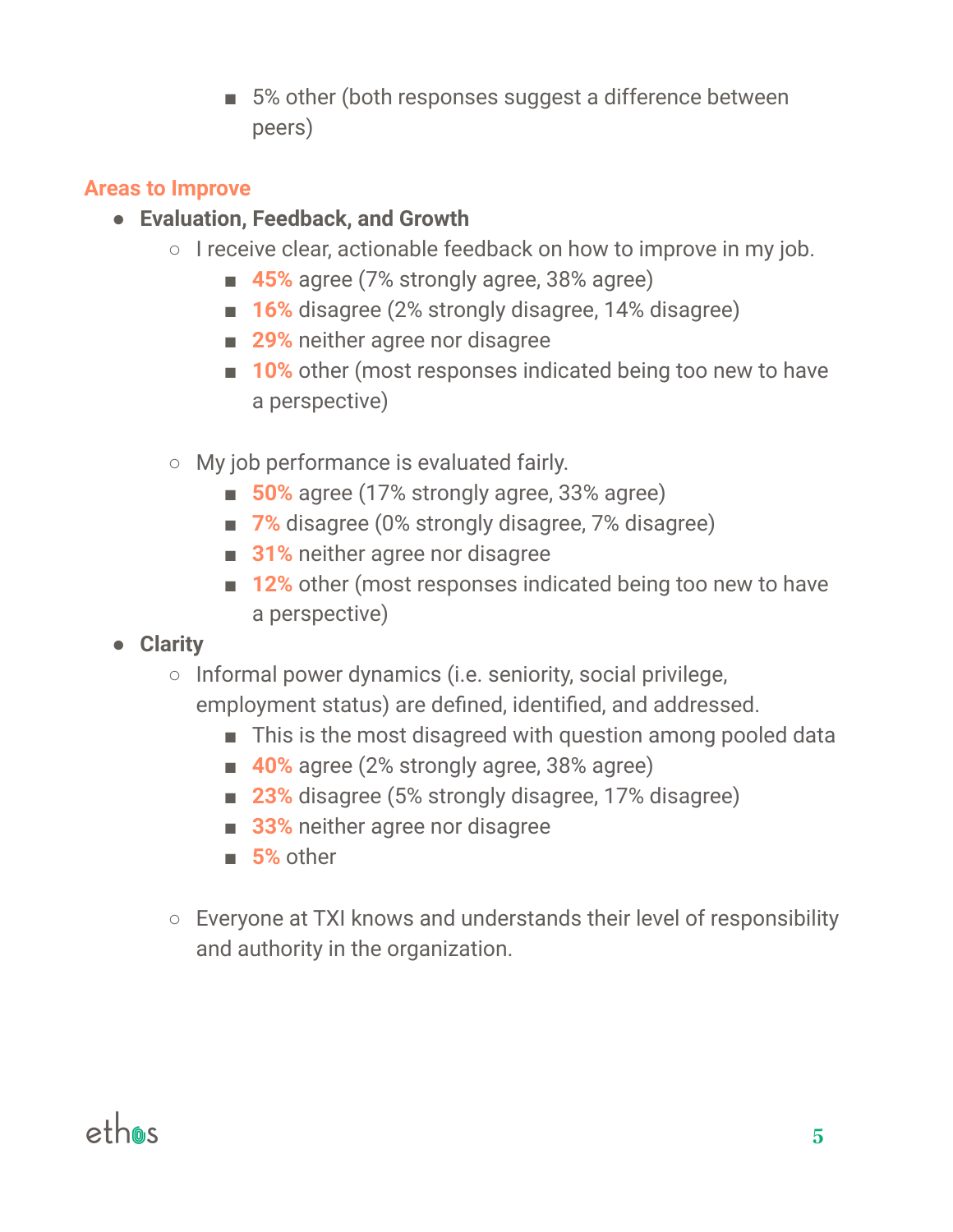- **43%** agree (5% strongly agree, 38% agree)
- **17%** disagree (5% strongly disagree, 12% disagree)
- **36%** neither agree nor disagree
- **■ 5%** other
- I believe my total compensation (base salary+any bonuses+benefits+equity) is fair, relative to similar roles at other companies
	- **54%** agree (14% strongly agree, 40% agree)
	- **16%** disagree (2% strongly disagree, 14% disagree)
	- **24%** neither agree nor disagree
	- **■ 5%** other
		- **●** Both responses mentioned an awareness of accepting a lower salary for the sake of work culture

#### **DEIB: All Response Data**

- Diversity, equity, inclusion, and belonging are important to me personally.
	- **○ 97%** agree (64% strongly agree, 33% agree)
	- **○ 2%** disagree
- Diversity, equity, inclusion, and belonging are important to my peers.
	- **○ 91%** agree (60% strongly agree, 31% agree)
	- **○ 0%** disagree
	- **○ 5%** neither agree nor disagree
	- **○ 5%** other
- Diversity, equity, inclusion, and belonging is a priority for Leadership at TXI.
	- **○ 95%** agree (57% strongly agree, 38% agree)
	- **○ 2%** disagree (0% strongly disagree, 2% disagree)
	- **○ 2%** neither agree nor disagree
- TXI hires people from diverse backgrounds.

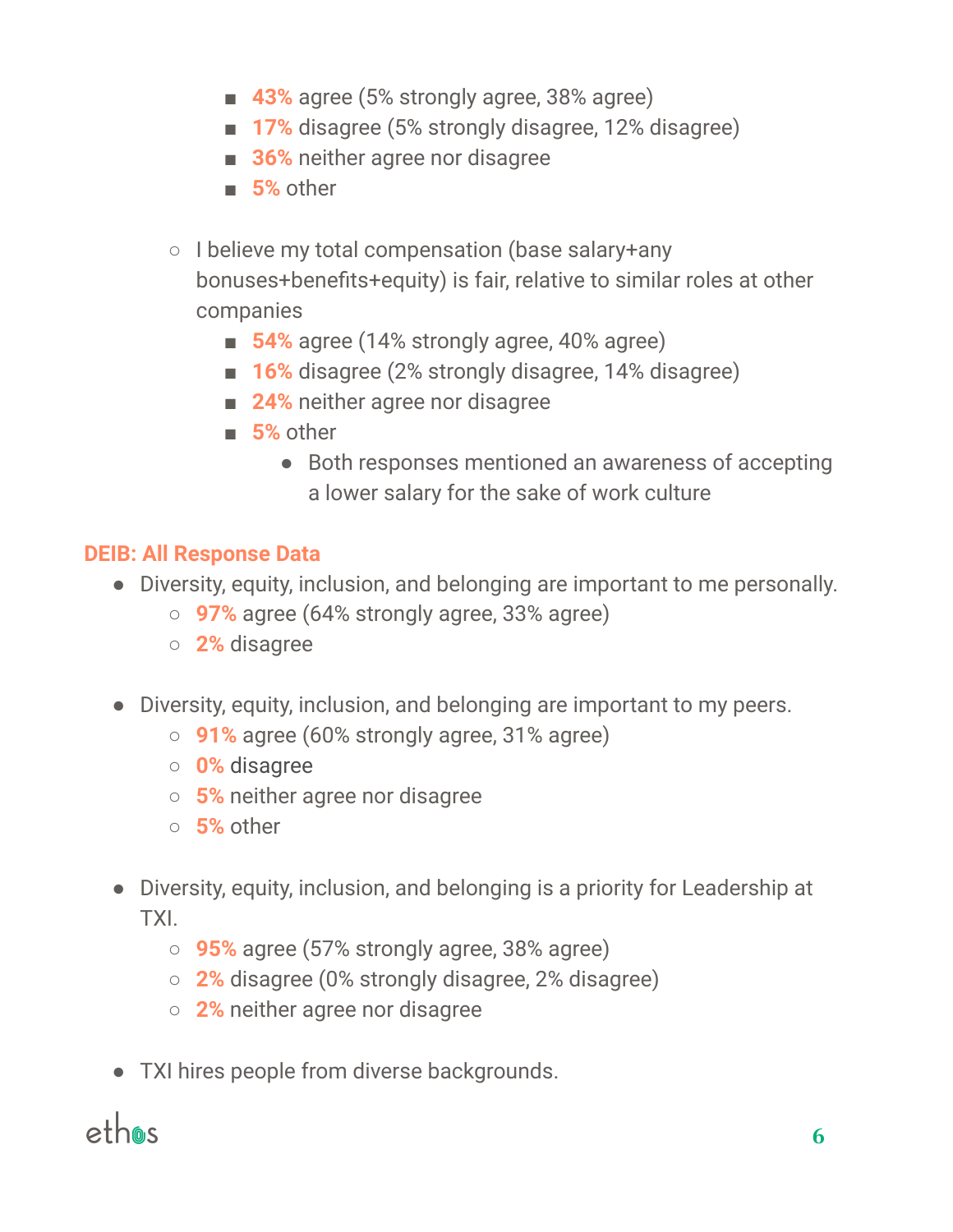- **83%** agree (33% strongly agree, 50% agree)
- **2%** disagree (0% strongly disagree, 2% disagree)
- **5%** neither agree nor disagree
- **10%** other (most responses said this is an area of improvement)

#### **DEIB Free Responses**

- What are the biggest opportunities at TXI in diversity, equity, and inclusion?
	- *Free response mentions:*
		- **■ 8/23 (35%)** Diversity in Leadership
		- **■ 4/23 (17%)** Engage in Local/Global Communities
		- **■ 3/23 (13%)** Global Employees
- What, if any, implicit things at TXI would you like made explicit (i.e. policies, procedures, access to information, etc.)?
	- *Free response mentions:*
		- **■ 7/20 (35%)** Growth/Advancement
		- **■ 4/20 (20%)** Leadership' Priorities
		- **■ 3/20 (15%)** Hiring Pipeline
		- **3/20 (15%)** Logistics (time tracking/how projects are assigned/when to use company funds).
- Is there something else you would like to share that would improve TXI culture? (10 of 15 responses below)
	- "I see us trying in many areas, especially around transparency and fighting a sense of urgency. We are improving; yet, in stressful situations, can sometimes fall back into more negative patterns. I want to encourage us to keep trying and improving, although we aren't quite there yet."
	- "As the pandemic slows there's increasing chatter about Chicago—which is understandable and great—but also makes

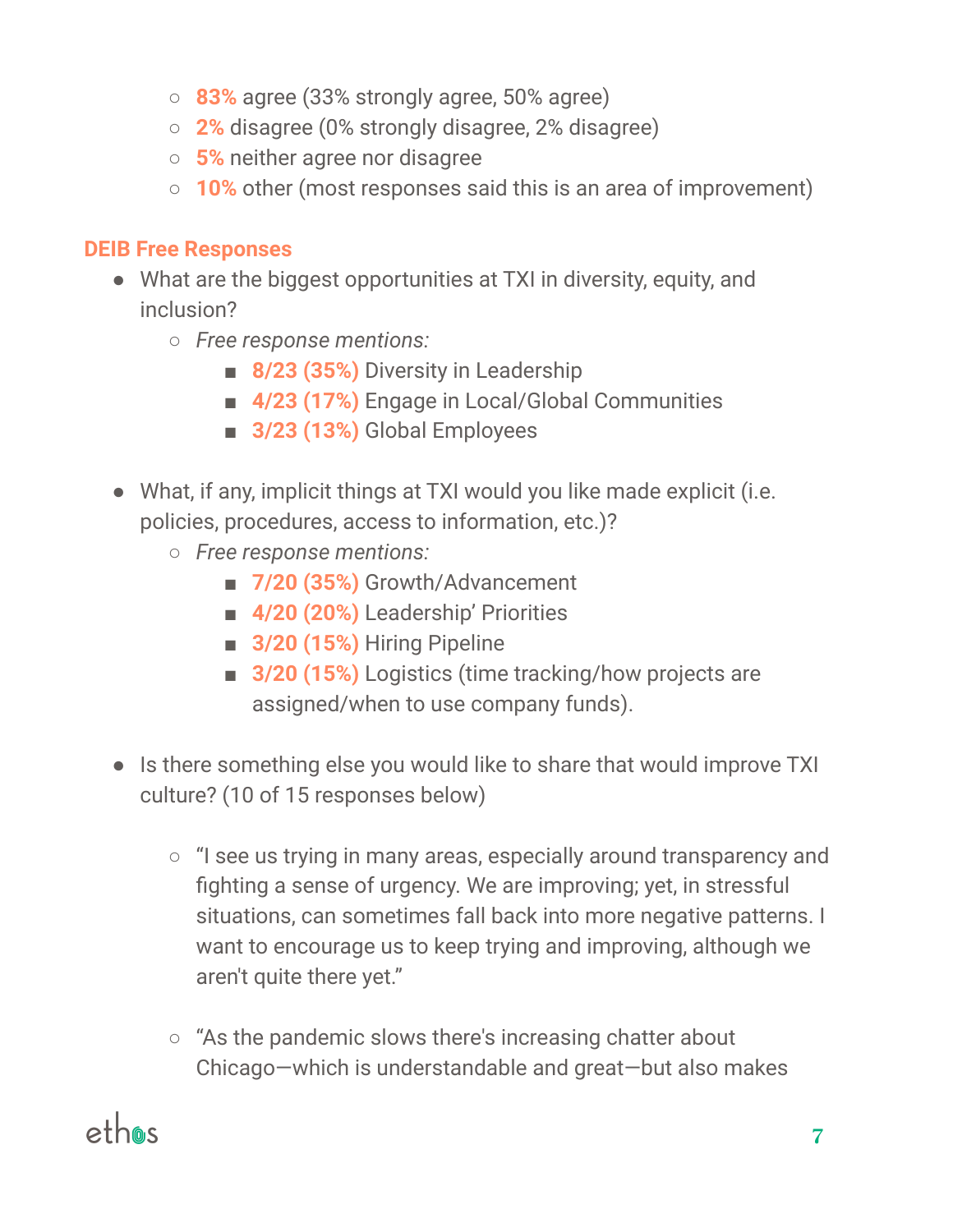non-Chicagoans feel outside of the 'core group.' That's not always true, but it's a trending theme that would be good to curb. Perhaps have a separate Chicago-focused Slack channel for some of the bonding and things that should happen for them but not leaving the rest of us out?"

- "I've had severe imposter syndrome since I started, and while it has lessened as the weeks pass, I still feel anxious about it. I've spoken to several TXIers at different levels who have all shared that they too had imposter syndrome when they started here, some stating it lasted up to a year. I know that this is not TXI's fault by any means, however, I wonder if there is a way to address or dispel some of the fears (maybe even baggage from previous toxic environments) that come with starting a new job at what most of us consider an amazing company. This is more of a question to you all vs a complaint on TXI."
- "I would like to see the company become active in changing the communities we live in. We currently are very inward-focused."
- "The cohesion of our client work to what our company strives to become a more diverse, equitable, inclusive company sometimes misses a leap. Perhaps with due time, I can understand the connection more. But for now, it's 'do lots of client work, and chisel off a bit of time per week to do better.'"
- $\circ$  "The only reason I've put agree here a couple of times is that there have been a couple of occasions where it's felt like a conversation that was being asked for was swept aside without allowing room for it to happen; the discussion about whether or not we should have an office with WeWork being an example. I don't believe that this was a deliberate tactic, but I do think it might be a blind spot worth exploring."

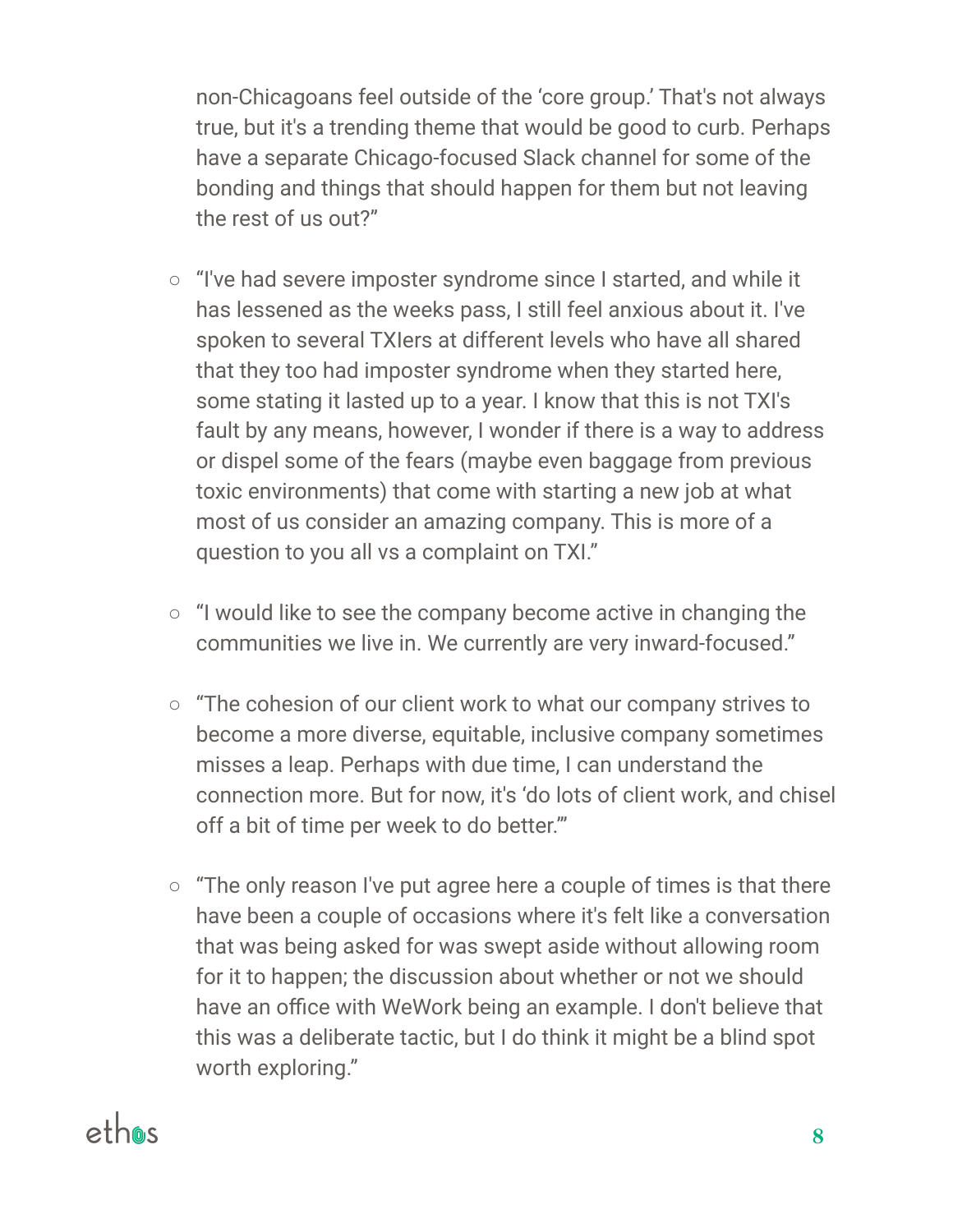- "We are a very progressive organization that has gone sharply left-leaning over the last couple of years where people who are more middle-of-the-road might not be as comfortable sharing their viewpoints. Several people are consistently loud in expressing their political or values (generally very left-leaning) that can drown out others or make others not want to engage."
- $\circ$  "TXI is a wonderful organization that's also experiencing growing pains as it transforms into the next level. I think we have a 'buddy' problem in that people with the most influence and power often get the benefit of the doubt by virtue of proximity to leadership. It feels much harder for people outside that circle to get the same opportunities to grow, including leveling up. I don't think this is necessarily intentional, but the effects cause a lot of ripples. I'm also concerned about what I perceive as a potentially different set of rules for demand/leadership. For example, we recently hired 2 Directors—a title (level?) that isn't documented or advertised anywhere in our rubric. We also seem to generously grant the level of principal to people interviewing for Demand or referred by Leadership and appear to have much more rigorous checks for existing teammates. I find it disheartening that among our principal level colleagues, almost all are white males, including the last 2 hires. No females at the principal level were hired at all in 2021."
- "I think that TXI could be a lot more transparent about people's levels and compensation. We have already made strides toward that with the first DEIB report. However, I noticed there was not a lot of promotion or discussion about it. That makes me think not many people have looked at the data at the appropriate level of depth, and I wonder if that was intentional in order to keep salary information difficult to find. When I was first hired, for the first 6

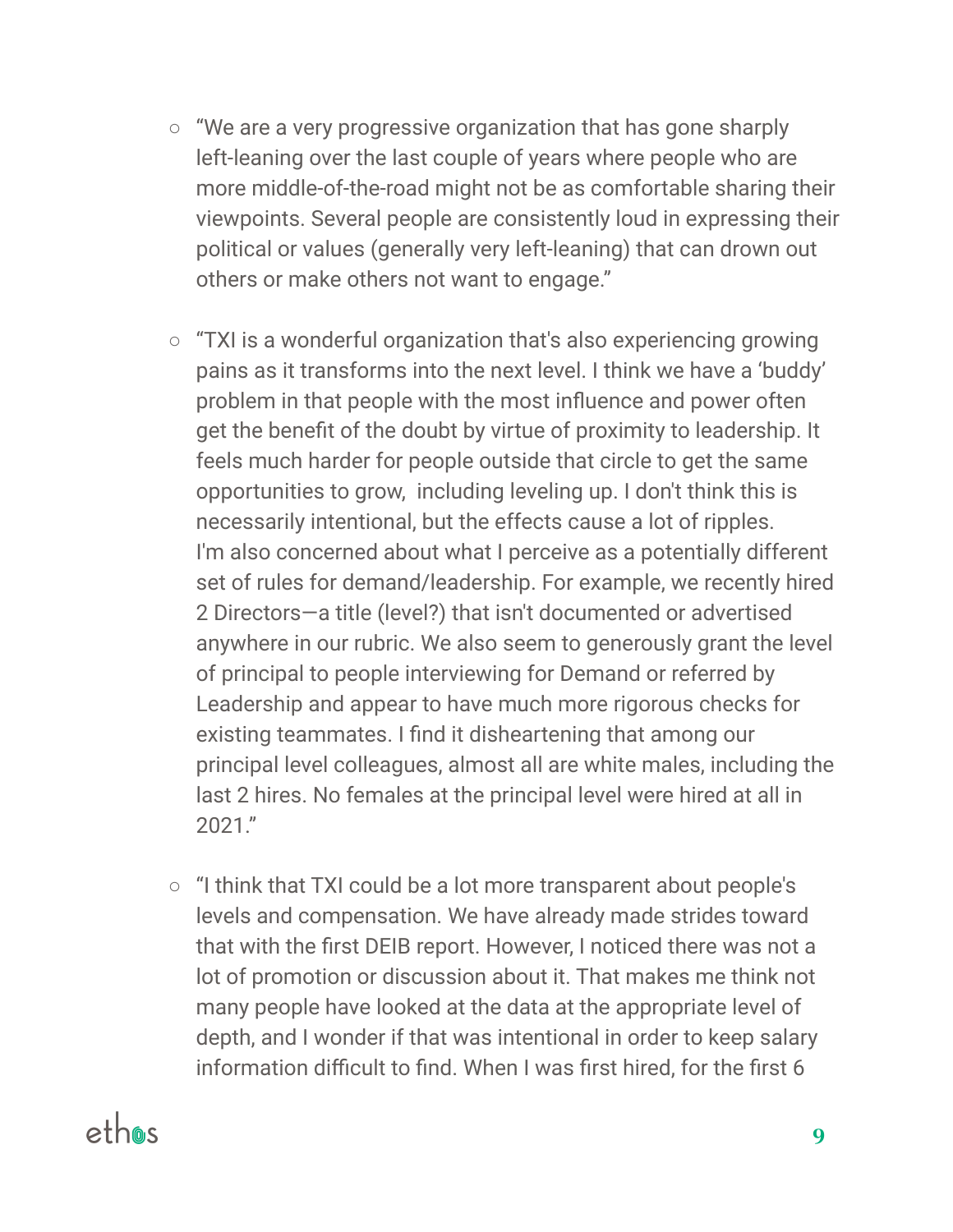months I didn't actually know what my level was or why I was placed there. That information would've been really helpful to how I navigate my professional growth. To be totally honest, I also felt like I was constantly being underestimated in my first year regarding my capabilities, and sometimes it felt condescending (even though I know that wasn't the intent). I think that points to a general idea I've been picking up where associates and consultants are generally placed in a 'junior' level and seniors and principles generally placed in an 'experienced' level, and that juniors need to learn from experienced people. That feels inaccurate to me because I think learning can happen at all levels from anyone. I myself and constantly educating people who are above my level and salary band. I think we need to build in more explicit processes and opportunities for people to grow."

○ "We need to learn how to handle conflict and disagreement more. I don't think we do it enough, or well, for that matter."

#### **Findings By Social Identity Type**

- Young people (between 25-34) are more likely to disagree with the statement: "I believe my total compensation (base salary + any bonuses + benefits + equity) is fair, relative to similar roles at other companies."
	- **○ 53%** agree (15% strongly agree, 38% agree)
	- **○ 31%** disagree (8% strongly disagree, 23% disagree)
	- **○ 8%** neither agree nor disagree
	- **○ 8%** other
- Women were more likely to neither agree nor disagree with the statement: "My job performance is evaluated fairly."

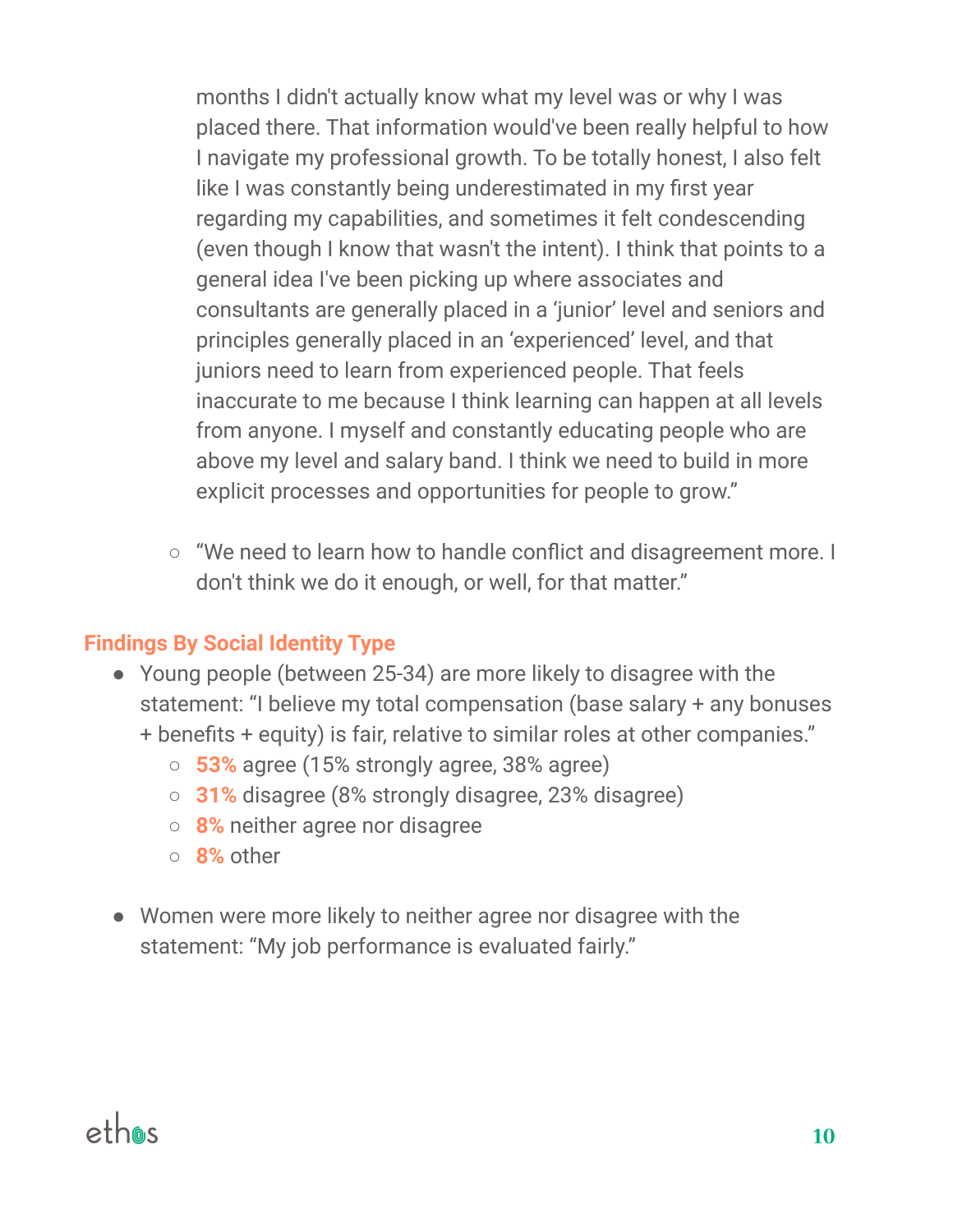- **○ 29%** agree (0% strongly agree, 29 % agree)
- **○ 6%** disagree (0% strongly disagree, 6% disagree)
- **○ 59%** neither agree nor disagree
- **○ 6%** other
- Women were less likely to agree with the statement, "I receive clear, actionable feedback on how to improve in my job."
	- **29%** agree (0% strongly agree, 29 % agree)
	- **29%** disagree (0% strongly disagree, 29% disagree)
	- **41%** neither agree nor disagree
	- **0%** other
- Women were more likely to neither agree nor disagree with the statement: "Everyone at TXI knows and understands their level of responsibility and authority in the organization."
	- **○ 35%** agree (6% strongly agree, 29% agree)
	- **○ 6%** disagree (0% strongly disagree, 6% disagree)
	- **○ 59%** neither agree nor disagree
	- **○ 0%** other
- While there were no significant trends related to racial identity in the data, White employees were 9+% more likely to agree with, "I feel like I belong at TXI."
	- **46%** strongly agree
	- **46%** agree
	- **8%** neither agree nor disagree

#### **White Supremacy Audit**

We included nine questions in our survey that correlated to The Centre for Community Organization's tenets of White [Supremacy](https://coco-net.org/wp-content/uploads/2019/11/Coco-WhiteSupCulture-ENG4.pdf) Culture in [Organizations](https://coco-net.org/wp-content/uploads/2019/11/Coco-WhiteSupCulture-ENG4.pdf).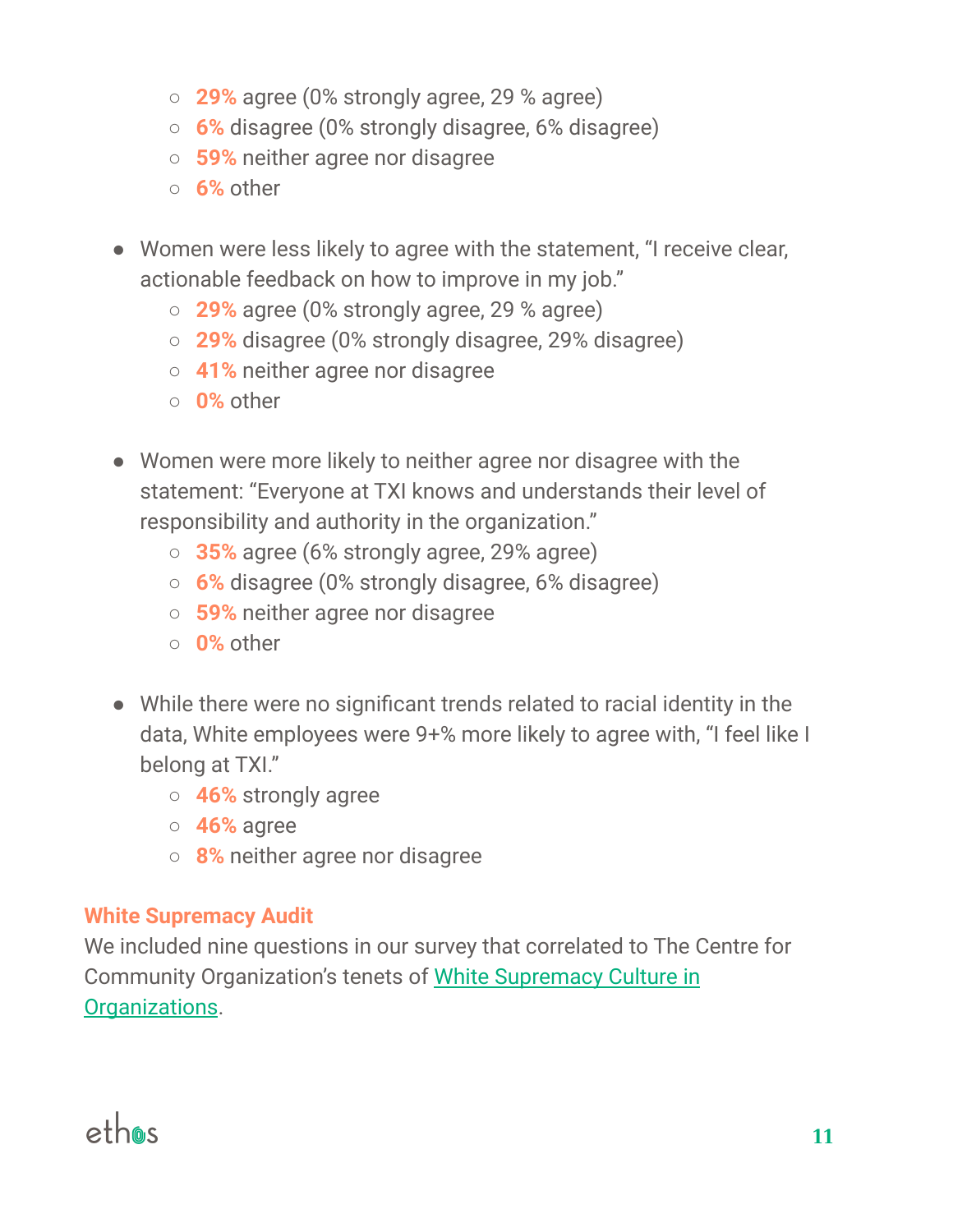Across our survey, these three questions (related to "Power Hoarding" and "Paternalism") were among the most disagreed with:

- **Power Hoarding**: Informal power dynamics (i.e. seniority, social privilege, employment status) are defined, identified, and addressed. *This is the most disagreed with question among pooled data.*
	- **○ 40%** agree (2% strongly agree, 38% agree)
	- **○ 23%** disagree (5% strongly disagree, 17% disagree)
	- **○ 33%** neither agree nor disagree
	- **○ 5%** other
- **Paternalism**: Everyone at TXI knows and understands their level of responsibility and authority in the organization.
	- **○ 43%** agree (5% strongly agree, 38% agree)
	- **○ 17%** disagree (5% strongly disagree, 12% disagree)
	- **○ 36%** neither agree nor disagree
	- **○ 5%** other
- **Paternalism**: Decision-making is a shared process that takes place amongst all employees.
	- **○ 50%** agree (12% strongly agree, 38% agree)
	- **○ 10%** disagree (0% strongly disagree, 10% disagree)
	- **○ 29%** neither agree nor disagree
	- **○ 14%** other (this question may have been phrased in a way that is confusing to some - answers pondered the necessity of "all employees" being involved in decision-making).

There were no statistically relevant trends related to the remaining six questions below:

● **Worship of the Written Word**: Employees are given the time to read important documents, and also to engage with and ask questions about them.

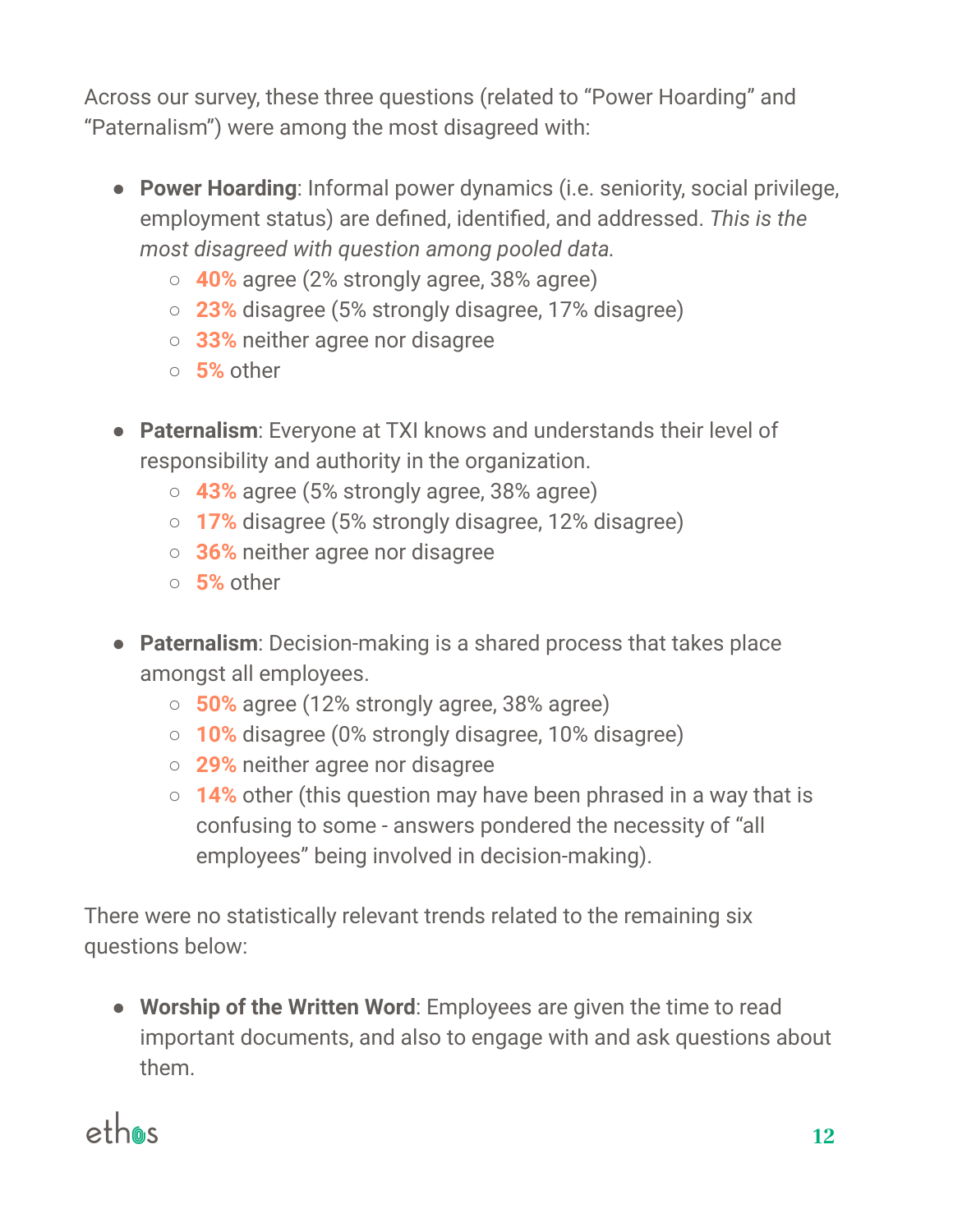- **Quantity Over Quality**: TXI values processes as much as final products.
- **Fear of Open Conflict**: Leaders at TXI make space for emotions and think expansively about how problems are flagged in the organization.
- *●* **Objectivity:** TXI respects that everybody has a valid and useful perspective. (This was a strength!)
- *●* **Only One Right Way:** TXI accepts that there are many ways to get to the same goal and are open to alternative routes.
- *●* **Perfectionism:** Mistakes are not seen as personal or do not reflect badly on the person making them.

# **Research Interviews**

### **Data Breakdown**

In total, we conducted **14** employee interviews and 5 community interviews

# **Key Themes**

We identified several themes that emerged across interviews. The excerpts below were selected if they appeared three or more times across different interviews.

#### **General (Neutral)**

- **● Roles and Responsibilities**
	- Between our research interviews and survey results employees expressed uncertainty about the scope of roles and responsibilities at TXI.
	- **○ 36%** of research interviewees brought up TXI's transition from a "flat organization" when asked about the culture.
		- This was most often discussed in relation to current changes towards a management structure.

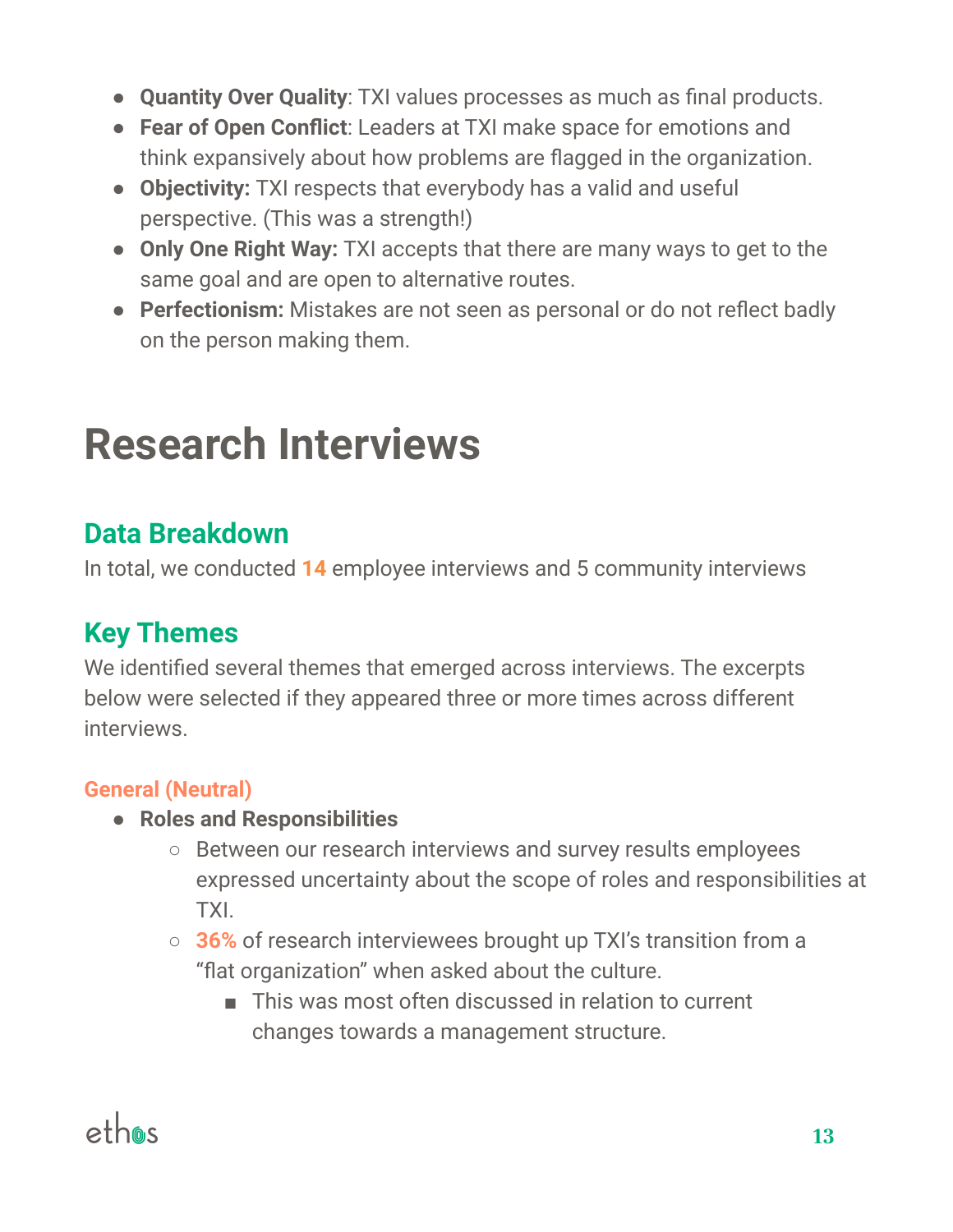#### **● Investment in Growth**

- **○ 42%** of interviewees mentioned employee career growth when asked about opportunities for improvement in DEIB at TXI.
	- This was most often discussed as finding ways to give employees feedback, career pathing advice, and lateral growth opportunities.
	- Employees who mentioned "growth" were also likely to mention wanting more clarity on how projects are assigned.
		- **36%** of interviewees mentioned project assignments
		- All of these interviewees mentioned that they did not know how employees were paired with specific clients.

#### **● Capacity to Invest in DEIB**

**○ 36%** of interviewees said that their billable hours were often an obstacle to investing in DEIB because they had to prioritize their client work and monitor their time on other work more closely. This was the most common answer in our Research Interviews when we asked employees to rate their "readiness to invest in diversity, equity, and inclusion."

#### **Strengths**

- **● Support**
	- **○ 86%** of interviewees used the word "supportive" when asked to describe culture at TXI. This was always used positively and interviewees were likely to share specific experiences of receiving support when they asked for it.
		- These interviewees often explained that an employee may even be over-accommodated if they voice a need or struggle.
		- Half of these interviewees worried whether an employee would receive the support they need if they didn't ask for it explicitly.
- **● Social Wellness**

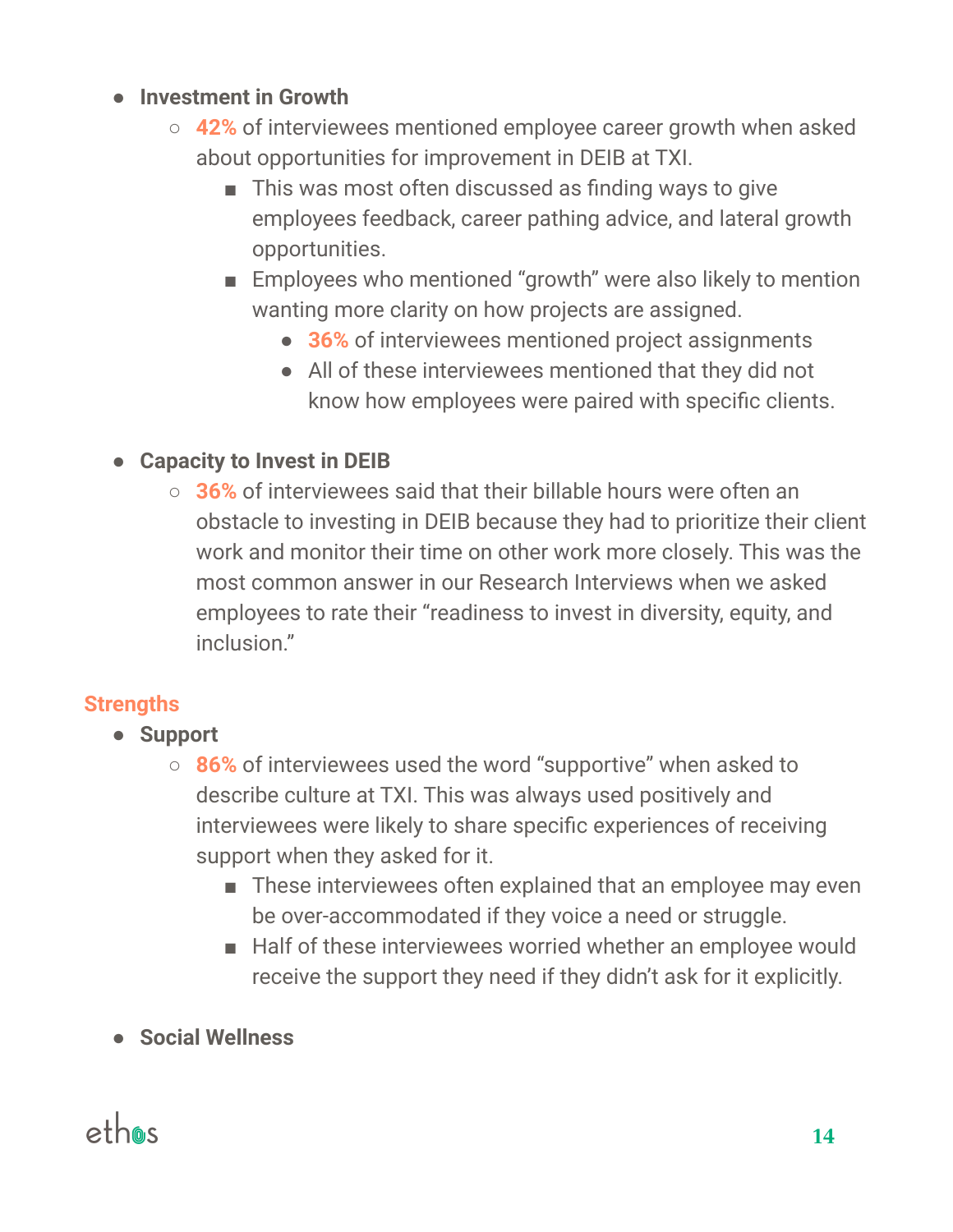- **○ 78%** of interviewees spoke about a social culture at TXI of people bringing their whole selves to work. These interviewees said that opinions and personal interests are often shared and valued.
	- **50%** of interviewees mentioned that pre-COVID in-office activities and interactions were a pillar of TXI culture.

#### **● Work/Life Balance**

- **○ 64%** of interviewees used the word "Balance" in a positive way when describing working culture at TXI.
	- Interviewees made it clear that while their work schedules might be more strenuous at times than they would like, their home lives have been consistently respected.

#### **Areas for Improvement**

- **● Racial Diversity at the Board and Leadership Levels**
	- **○ 64%** (the highest trend) of research interviewees mentioned increasing diversity at the leadership level as an opportunity for progress in DEIB at TXI.
	- **○ 57%** of interviewees mentioned the size of the organization (and the time it takes for change at the leadership level) as the largest obstacle to increasing racial diversity at TXI.

#### **● Problem and Conflict Resolution**

- Across our research, TXIers expressed that leaders are eager to help with problem resolution. While this was generally mentioned as a positive, **three** interviewees used the word "swarm" when asked how the company responds "when things go wrong."
	- Employees felt that sometimes problems and issues may require more time to ask questions and digest information before taking action.
- Including different personality styles.

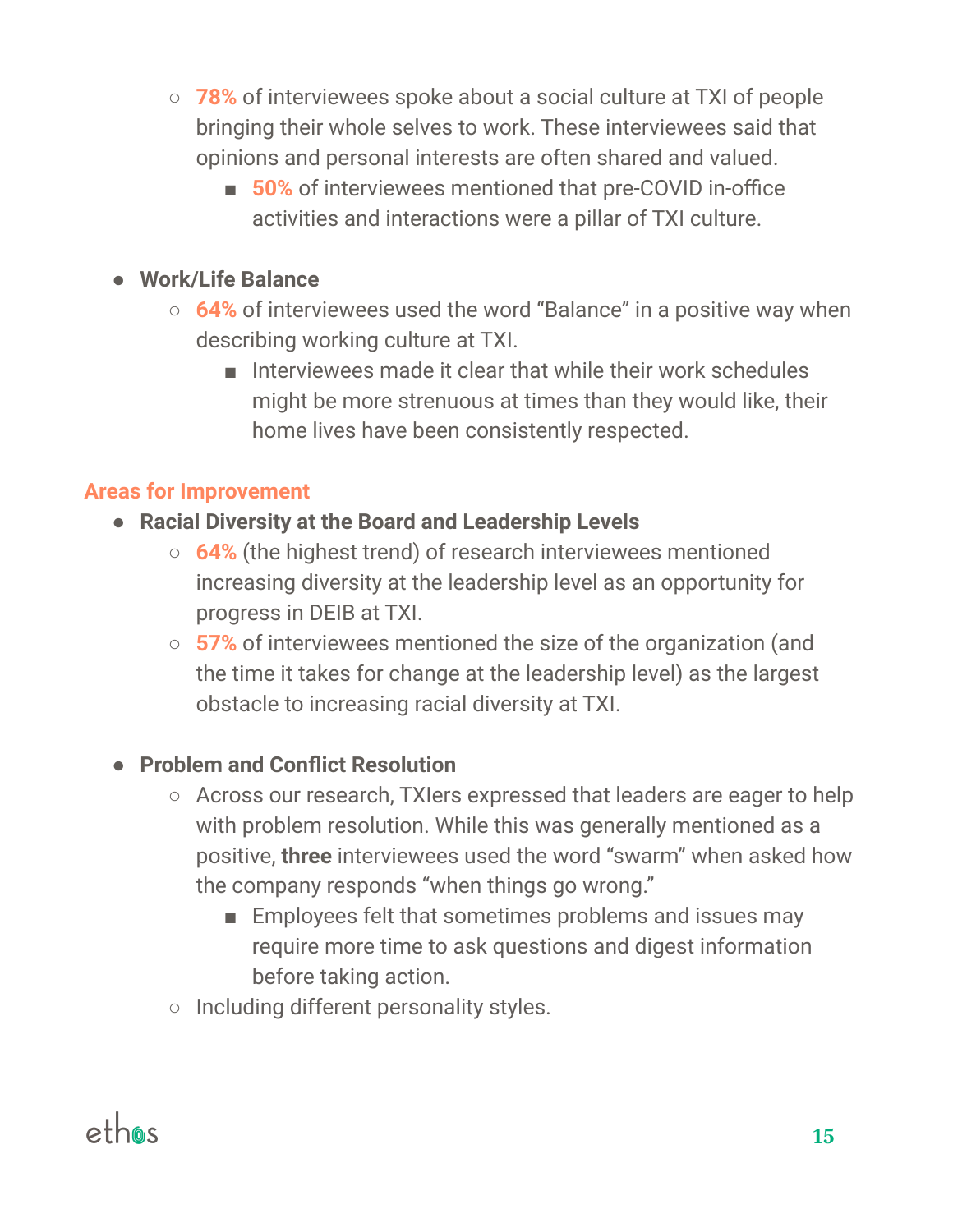- **50%** of interviewees referenced personality styles when asked "what kind of people succeed at TXI?"
	- Interviewees most commonly mentioned being outspoken, eager to contribute, and generally extroverted as rewarded traits at TXI.

#### **● Capacity**

- **○** Interviewees expressed that their desire to be involved in DEIB and extracurricular activities exceeded their capacity to do so. This was the most common answer in our research interviews when we asked employees to rate their "readiness to invest in diversity, equity, and inclusion"
	- **36%** of employees referenced their billable hours capacity as the primary reason they are not more invested in DEIB.

### **Excerpts**

These excerpts were chosen based on representing a large group of similar responses from different interview subjects.

#### **Support**

- When we asked employees to describe the culture, or why people stay with TXI:
	- $\circ$  "It's a really supportive place. It is a place that I've been very fortunate to feel supported."
	- "We care more about our employees and TXI than we do our clients, but we respect our clients. Ultimately we look out for our employees more than not."
	- "It's been wonderful to be constantly challenged but supported in those challenges."
	- "People know they can get help. If they need to check out, they can check out for a while."
	- "If eventually you get bored with a thing, which is very natural in our world, you can just do something different. And the company, I think,

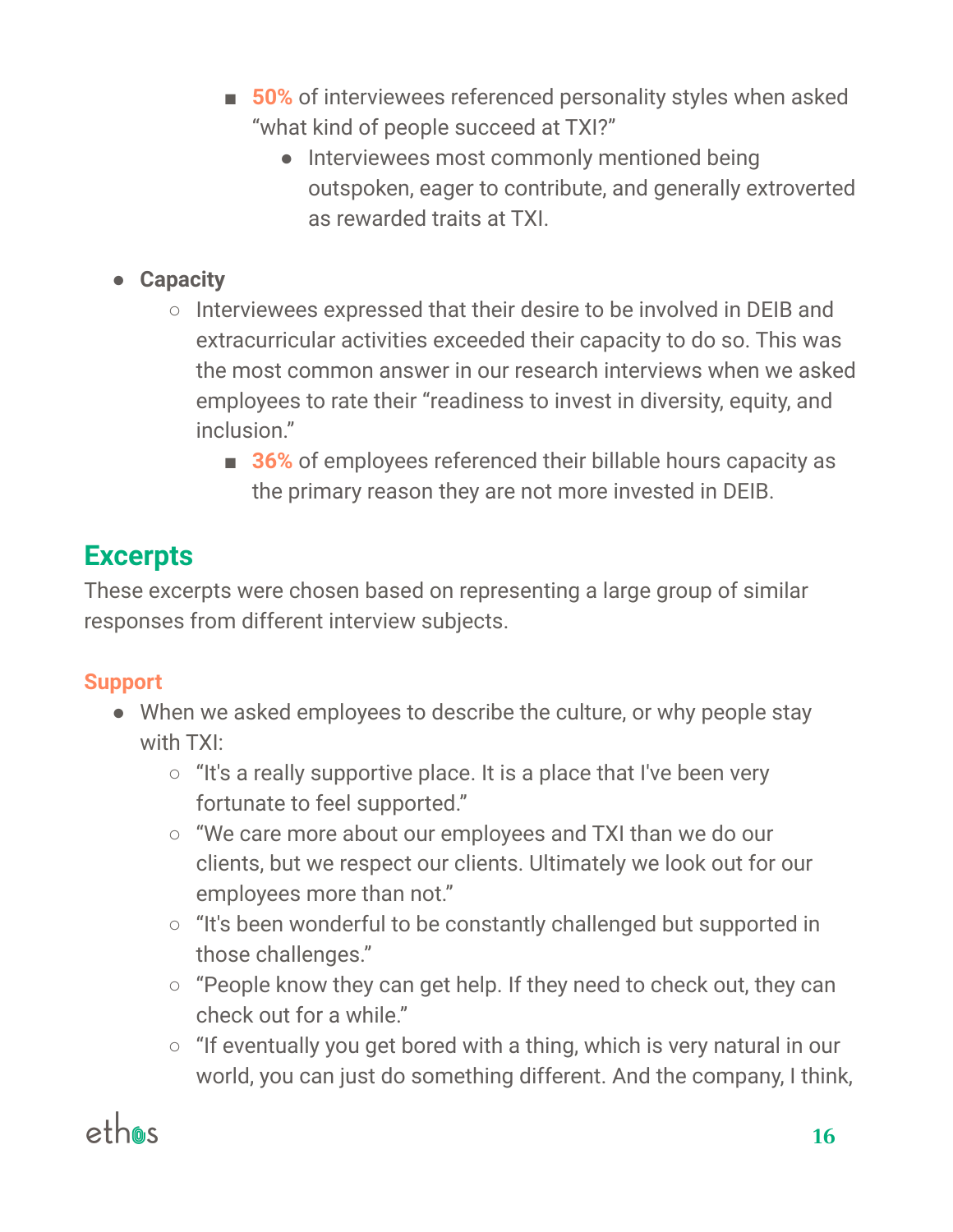does a good job of supporting that and facilitating that at the right times to keep people engaged and interested."

#### **Racial Diversity at the Board and Leadership Levels**

- "I'd like to see better representation of women and minorities in leadership roles in our organization. I would like to see some equity in hiring. We often bring people in at a super high level, but once you're in, in the organization, it's incredibly, incredibly difficult to like work your way up the ladder. I'd like to see some normalization about what that path looks like."
- ●

"The leadership team is all White and I think the owners are or mostly white. So I think diversifying the leadership and the ownership as well as a significant effort in leveling."

● "I would hope that the composition of our team members would begin to shift from the majority that it is today to something that feels much more representative of the kind of place that we talk about wanting to have; that we actually begin to look that way. I hope that the leadership is less white and male and that it is more intersectional."

●

"It feels unusual that we can hire two or three principals in a given year, but in the last 48 months only one person made principal, and it was a man"

#### **Problem and Conflict Resolution**

- "[In response to COVID,] we just tried a whole smattering of things and it comes from a good place of caring, but it's actually just a little overwhelming and scattershot. It wasn't the most thoughtful. I think that's fairly emblematic of the way TXI deals with things."
- "I think sometimes the leadership will tend to swarm." "We might do better by staying in our position a little bit more and letting the people in another position go solve an issue."

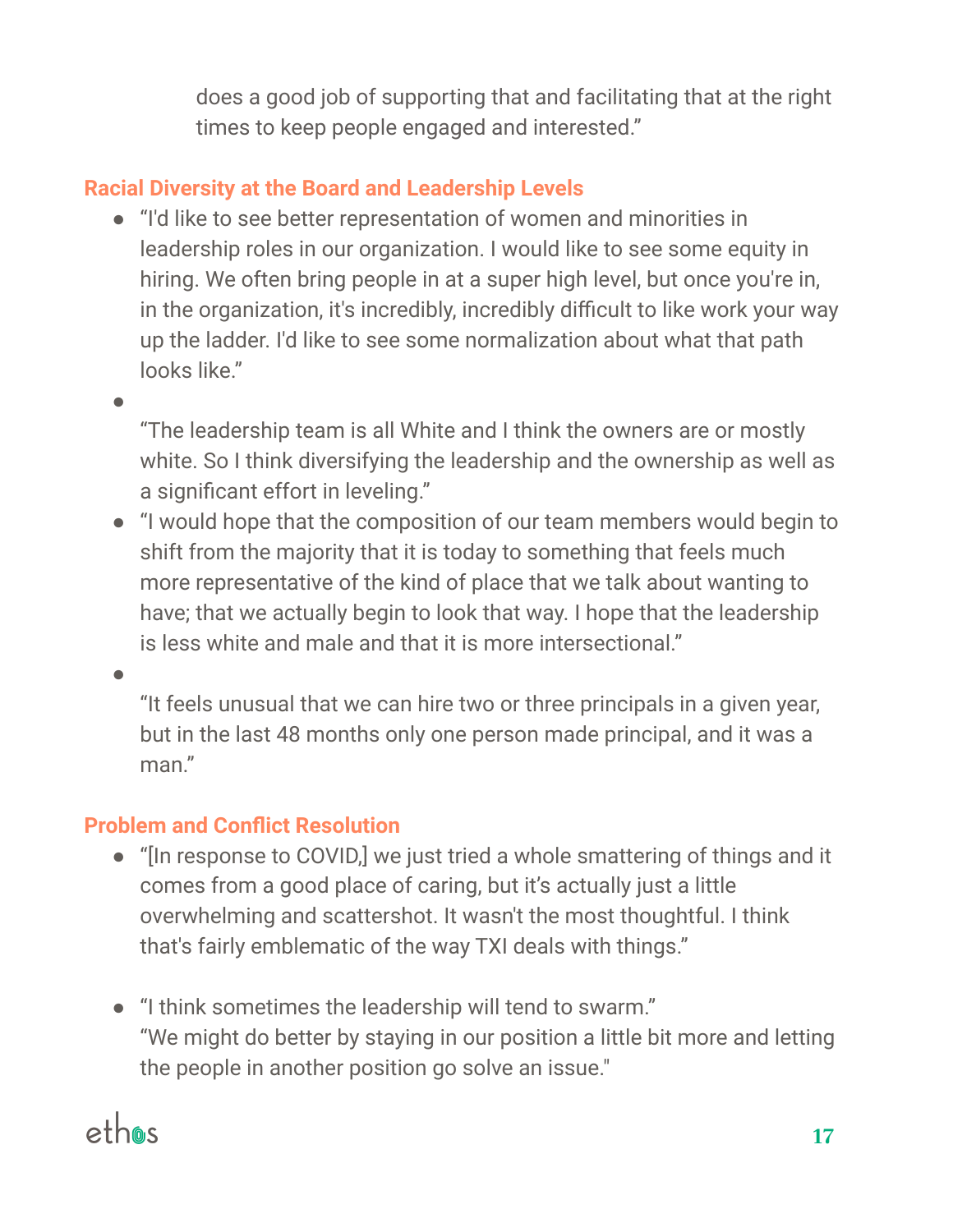- "Leadership often makes judgments about whether or not things went wrong without actually talking to people. And so, there's a shadow fight you may have with leadership that you don't even know is happening, and only find out later whether they thought something went wrong and who they thought might've been at fault."
- "Although we are working on being more deliberate in some of our changes, the pace of change here is still fast and expedient. Fast can often outweigh thinking broader. So, hey, could we step back and have a moment to include more voices in this?"

#### **Inclusion**

- "There's often a few voices that come very strong and then their points of view drown out the rest. And so if you're not part of that viewpoint, or you're not comfortable speaking up, it's easy for you to probably check out or just kind of go quiet and do your own thing. So, I do think we have to I think we have to help...I don't think we do as good of a job trying to suss that out; I don't even think we do try."
- "If you are a Trump supporter, if you're a hardcore Christian, if you're religious, you're not going to fit in in this organization. And is that okay? It started to become where I think even people that tend to be more conservative are starting to feel like they don't fit into this organization. And I don't know how to have that dialogue, but I'd be really curious to figure out: can we have a perspective on that?"
- When we asked, "What kind of people succeed at TXI?"
	- $\circ$  "People who can actually reach out and talk to people and be willing to think of different approaches and different ways of doing things will do quite well here."
	- "Self-motivated and to some degree be able to advocate for yourself."

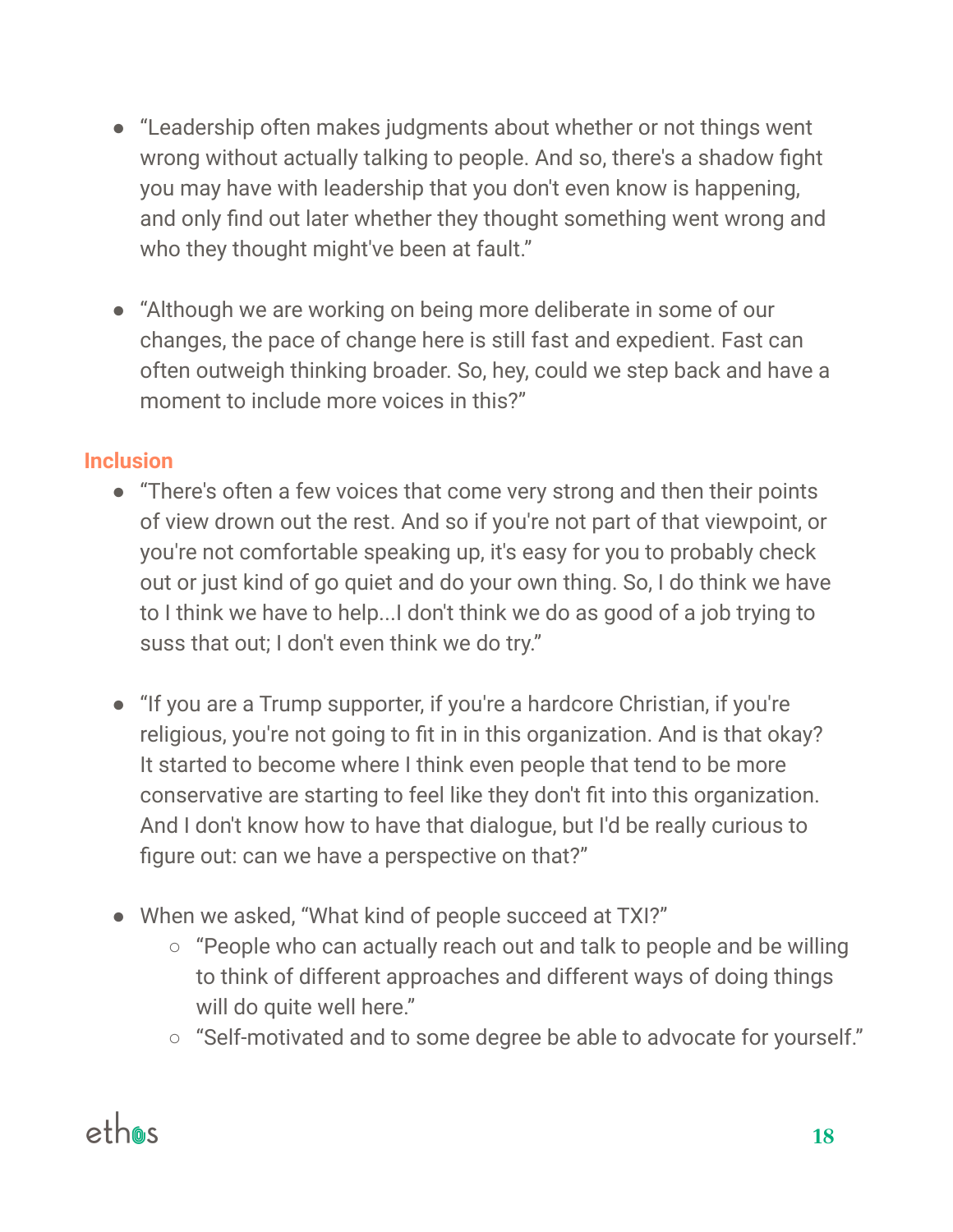- "I think it is true that people have to deal with a high level of ambiguity."
- "We've always probably been in somewhat of a state of flux."
- "I think the ambiguity is somewhat stressful for everybody. It's just that some people are able to metabolize stress in a more productive way than others."

#### **Capacity**

- "My personal desire (to invest in DEIB) is probably like a 9 out of 10, but with my workload, it's probably at like a 3 out of 10."
- "Desire to (invest in DEIB) is very, very high. The bandwidth that we're given to manage our billable expectations and participate in a meaningful way is often very hard to reconcile."
- "It's a consulting company and like, what can you do with five hours extra a week? We have 35 client hours. So you can either take lunch and log off at a reasonable hour or you can get involved in all these working groups and then not have time for other things. Or, you can really focus on doing extra for your team, but you can't do all of them. If you do, you'll make yourself go a little mad."
- "As an organization, I think that everyone is at almost a five out of five in wanting to consume and learn and improve, but in terms of investing their time and making more of a push effort forward, I would put them at a three out of five."

#### **Cultural Interviews**

We conducted **5** interviews with members of the TXI community.

This section contains quotes from those community members that trended across multiple interviews.

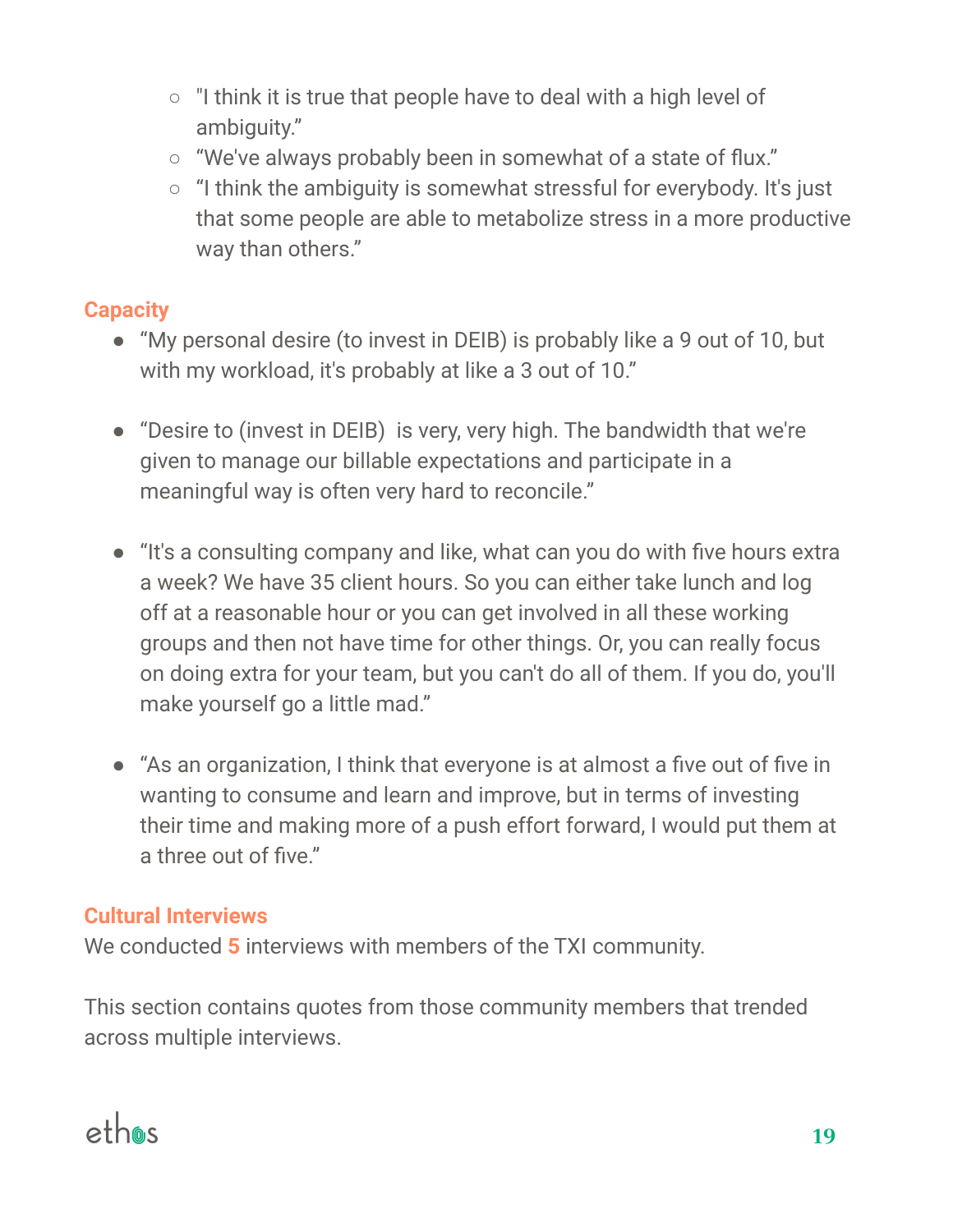#### **Strengths**

- **● Inclusivity**
	- "I would describe it as incredibly inclusive, incredibly open. There are lots of voices at the table in our meetings and in our discussions."
	- "It's a very inclusive culture—very respectful of one another. You don't get a sense of a real strong hierarchy, but rather individual experts who collaborate very well."
	- "A company that wants to educate and help all those around them"
	- "They are very, very open to listening very open to one another's ideas and the ideas of our team as well."
	- "Diversity and inclusion are on the forefront from what I see as part of their brain and their culture."
	- "There seems to be a high level of just empathy within the team."
	- "There is a very open and transparent sort of dialogue. The ability to share where things could go, how folks are feeling, what things we think could be improved upon, and that kind of thing."
	- "There's a culture of nurturing, um, professional development."

#### **● Alignment**

- $\circ$  "They're all on the same page with who they are as a brand and the goal of where they want to go as a company."
- "They have people that are kind of aligned to what they're trying to get accomplished."
- "Working at TXI, there must be a lot of communication between the leadership and just the everyday team members, because they are all in sync with who they are, who they want to be and where the company is going as a whole."

#### **Areas to Improve**

- **● Homogenous**
	- "They have a very White leadership team."

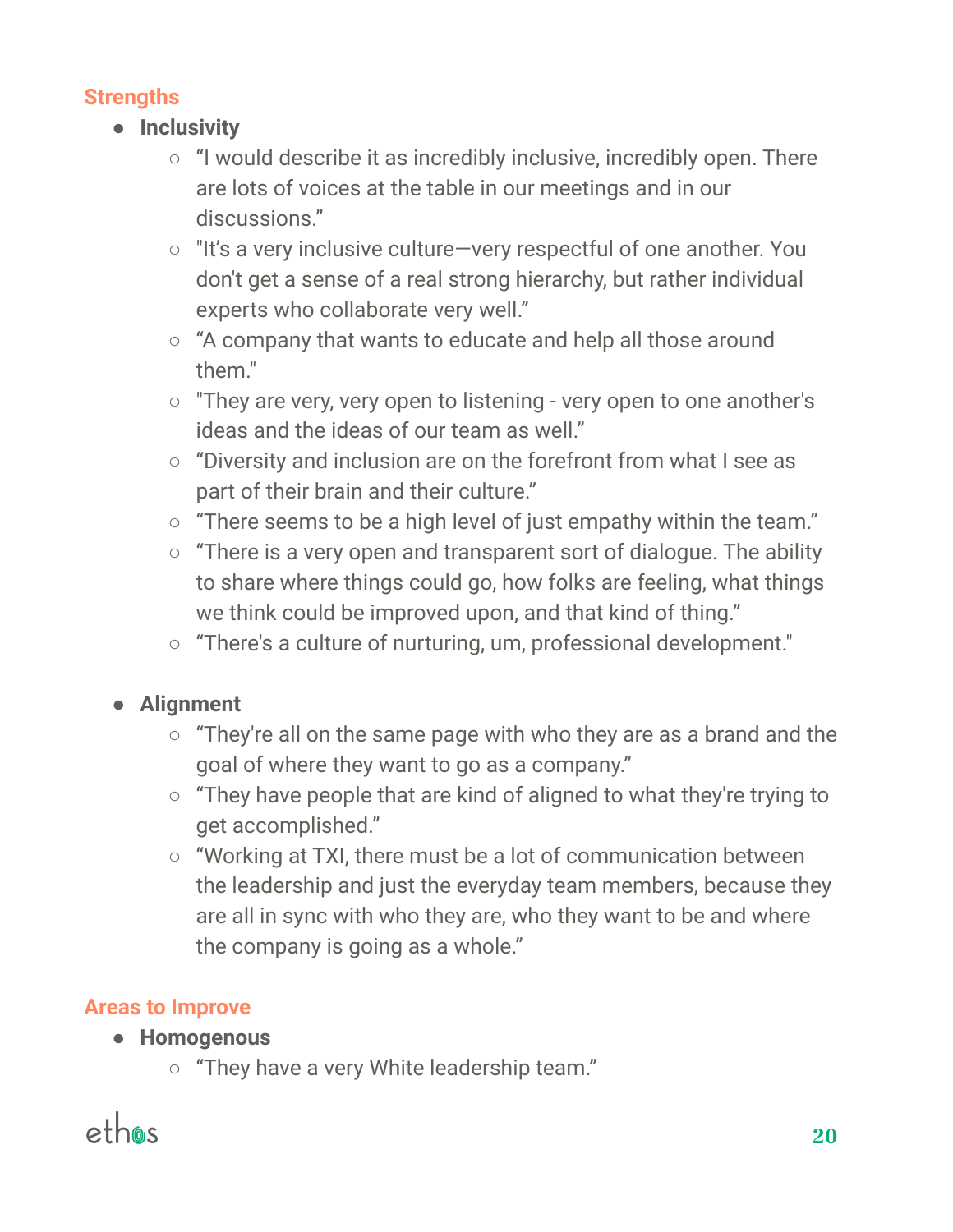- "A lot of the folks that have been there a long time are White cisgender and male."
- "It's an interesting dichotomy of where do I belong inside of the company as opposed to where do I belong inside of the community as a whole."
- "There is so much like-mindedness and the folks that I've met in TXI it feels almost like they're matching for personality rather than necessarily a culture add. So, it's a 'culture match' versus 'culture add' sort of component."

#### **● Problem Resolution**

- "I know that there is occasionally frustration and being able to come to a common decision because you've got a lot of different voices to the next, and sometimes it's hard to get them all to align on things."
- $\circ$  "I think there are some pain points and struggles to hit around like individual development and how that's done and how does one grow in their capacity relative to the full industry rather than inside of the company."
- "They've been working really hard at rebranding who they are and sometimes when you try to make too many changes at once or tackle too many initiatives within a company that can hinder growth and direction."

# **Cultural Artifacts**

# **Data Breakdown**

**In total, we reviewed 18 internal documents and 9 external resources. These included:**

Internal:

● TXI Employee Handbook (Updated and effective December 11, 2019)

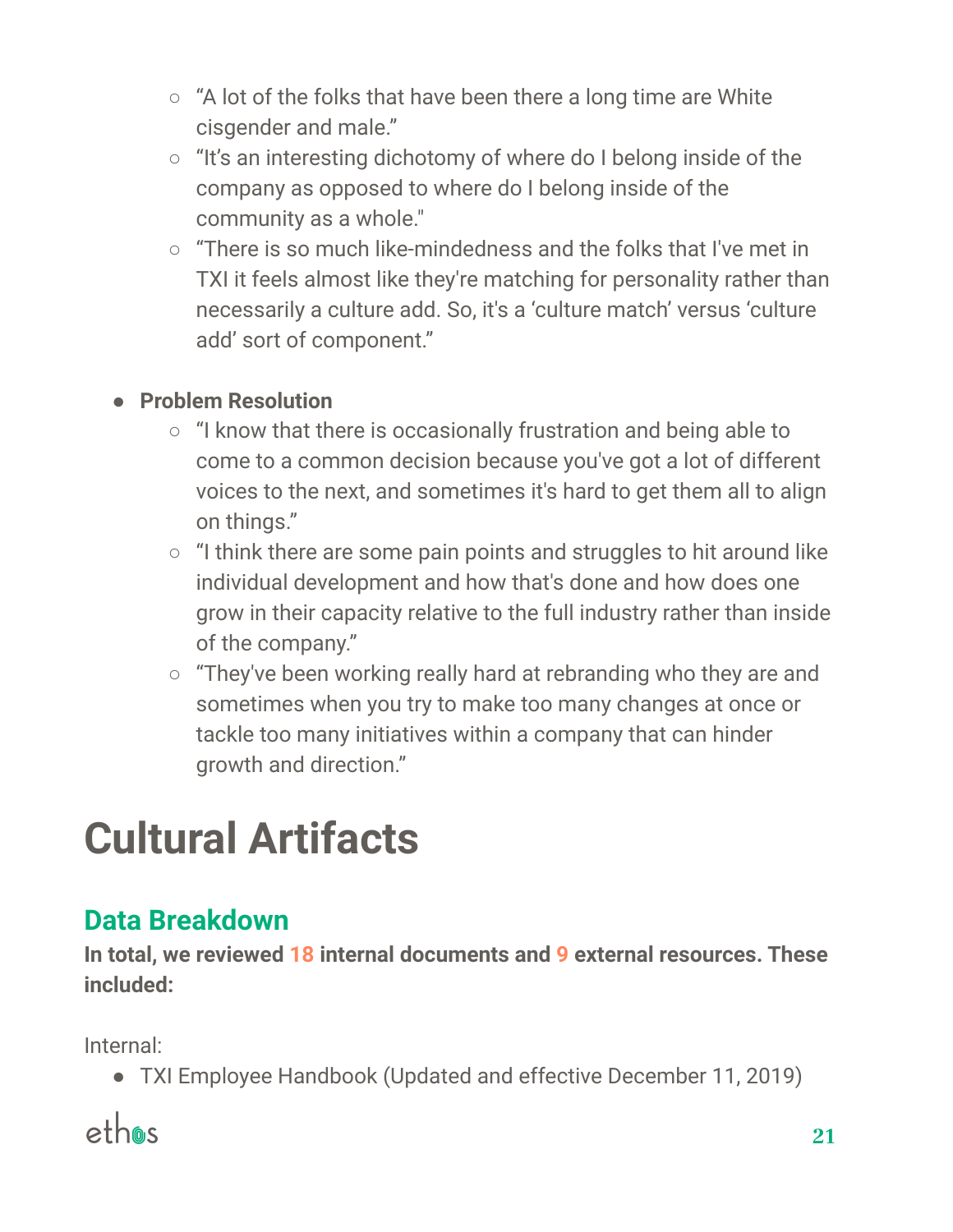- TXI Employee Handbook Research (Generated by Ethos with collaboration comments from TXI)
- 2021 Delivery Hiring Plan
- TXI's 2021 Benefits Overview
- Compensation Data Benchmarks
- Current Client List
- DEIB Vendor List
- Structured Coaching Program Details
- Structured Coaching Program Guide & Research Synthesis
- TXI Apprenticeship Program 2021
- TXI Values Decoded
- The TXI Experience: Our Balance
- TXI Vision/Traction Organizer
- TXI Engagement January 2021 Insights
- TXI Engagement Survey January 2021 All Results
- TXI Levels Fall 2019
- 8th Light Career Grid
- Sticky Note Game

External:

- TXI website
- Podcast Meetings Done Right Episode 12: "How to Create a Safe Space for Conflict and Feedback"
- Podcast Tech Done Right Episode 71: "Supporting Innovation with Mike Todasco"
- TXI online job descriptions
- TXI DEIB web page
- TXI DEIB Vision Statement
- TXI DEIB 2021 Roadmap
- TXI Annual Diversity Report
- TXI DEIB History

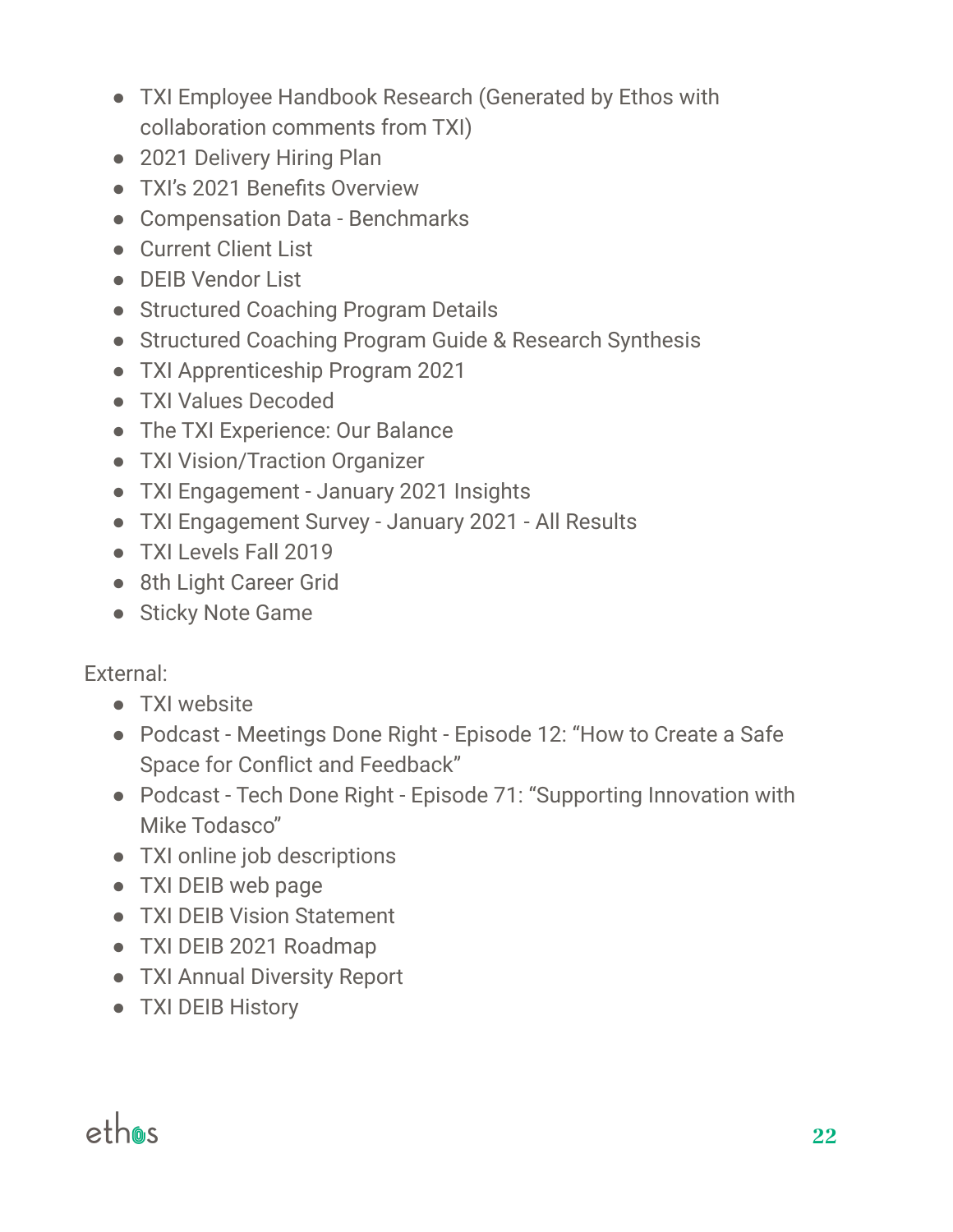#### **General (Neutral)**

- **Organized Business Strategy**
	- **Vision/Traction Organizer**
		- The organization uses a clear and organized system for Vision (including "Who we are, why we do it, & where we're going"; Core Values, Core Focus, 3 Year Vision, Target Market Strategy, Capabilities, Service Offerings, and Priorities) and Traction (including "How we get there"; the 2021 Plan and Quarterly Goals).

#### ○ **Detailed Levels Architecture**

- The organization has a detailed Levels Architecture that includes 4 levels of skill (Associate, Consultant, Senior, and Principal) for competencies "Across all Practices," in addition to within silos ("Project Strategists," "Product Designers," and "Developers"). It's unclear to what extent the Levels are adhered to and used as a developmental tool.
- **We suggest revisiting the Levels architecture and making any needed adjustments; adhering to the Levels in making hires and promotions, and using the Levels architecture actively as an assessment and developmental tool.**
- **Experimental People Development Programs**
	- **Structured Coaching Program**
		- The organization maintains a structured coaching program for "TXIers who are struggling with success on their delivery work" (Structured Coaching Program Details, p. 1). This could be very positive and supportive of DEIB or it may create vulnerabilities for bias since the document cites subjective factors in connection with the program
			- "It may seem like there are still a lot of individual details and judgment involved in this. That's true. I'm not sure how to completely remove that when it comes to the

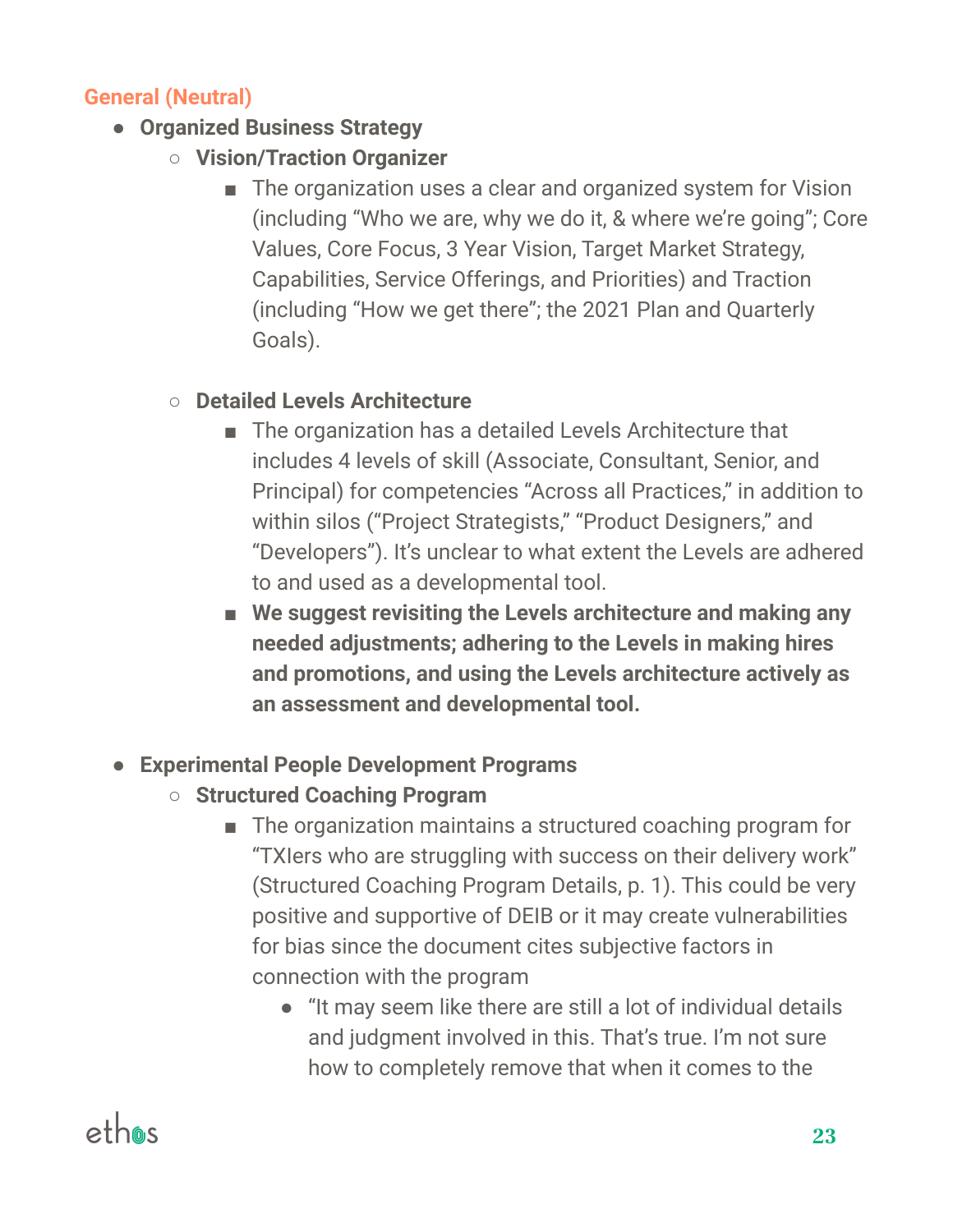creative, custom work that each of us does every day. If we were building widgets, I'd just set a number of widgets to be completed to X specification each week. But given the nature of our work, I don't have the ability to pre-set exact criteria for when people begin and complete this process" (Structured Coaching Program Details, p. 2).

- Further, the "DEIB Resources" in the "Look out for potential bias" section of the "Tips for Coaches" (Structured Coaching Program Guide & Research Synthesis, p. 1) lists 3 links to individual employees' grievances, rather than foundational knowledge in DEIB.
- **We recommend incorporating a more balanced and thorough foundation of DEIB resources for coaches (such as ensuring they are familiar with "White Supremacy Culture in Organizations") or engaging coaches with the existing DEIB training and orientation TXI already offers.**

#### **○ Apprenticeship Program (Pilot/Proposal)**

■ TXI has run two apprenticeship programs in the last five years and appears to be weighing whether to continue such programs. In the proposal, the source of the apprentices is not disclosed (either planned or historical). However, the Goals section states, "We're able to hire people who would likely otherwise not make it through our process . . . We have a wider range of people to choose from and thus more opportunity to increase our diversity," while also stating, "We have to be very thoughtful about this, and not assume hires from underrepresented groups are going to be less skilled, among other considerations" (TXI Apprenticeship Program 2021

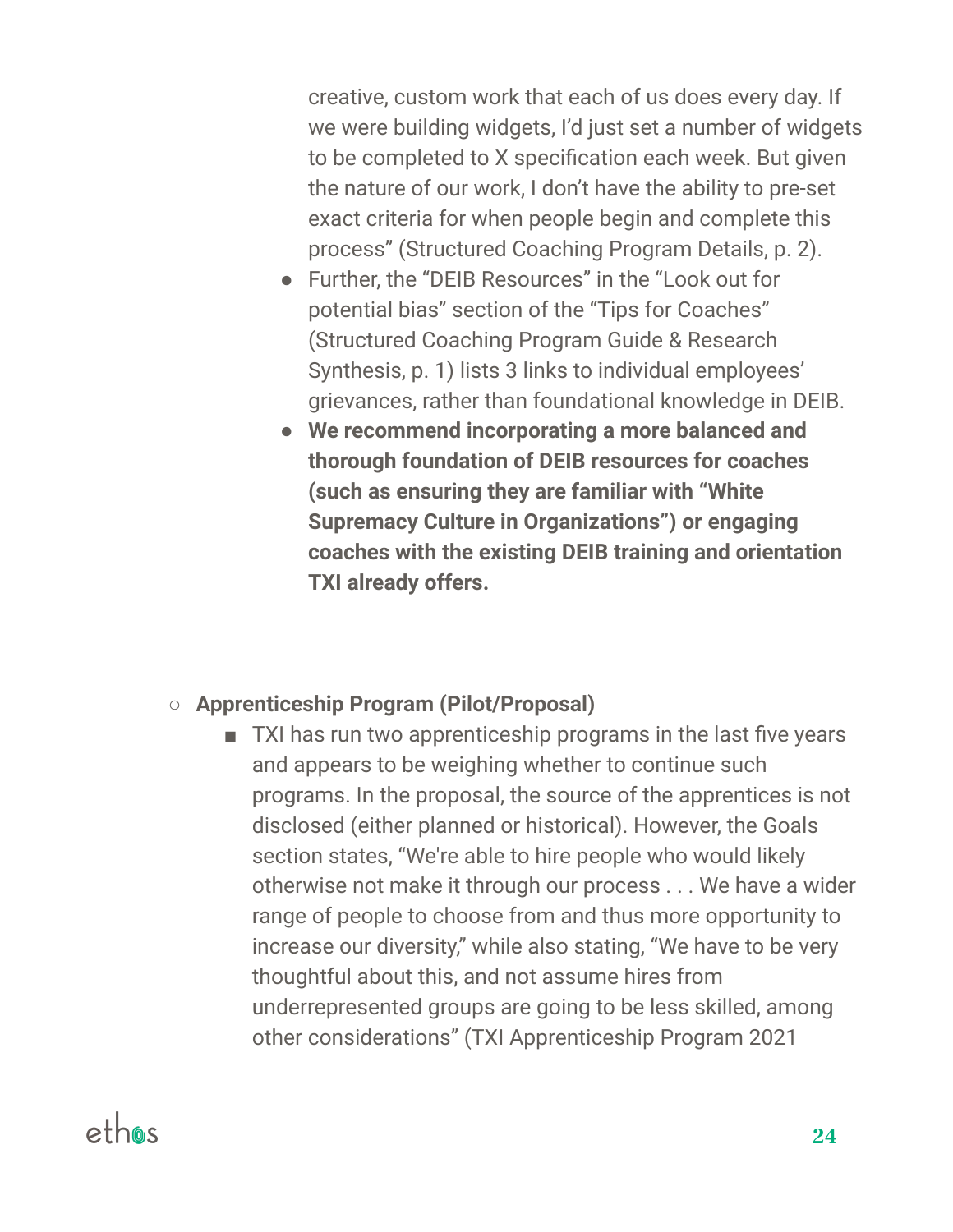Proposal, Page 11).

- **● Balanced and Considered Approach to all Stakeholders**
	- $\circ$  In the "TXI Experience" deck, the organization's four primary user groups are identified (employees, clients, owners, and community), along with Guiding Statements on numerous categories of experience, listing "Benefits" and "Expectations" for each.
	- For example, for the employee user group, there is a category of "Culture of Feedback" with a Benefit of: "You will get actionable, timely, constructive, well-delivered feedback during your time at TXI," and an Expectation of: "You provide, seek out, and receive feedback with an open mind, courage, and patience." This degree of thoroughness, thoughtfulness, clarity, and expectations setting (both on what you can expect from others and will be expected to give to others) conveys a strong cultural message of balance and consideration.
	- **We recommend ensuring all employee touchpoints are audited and unified for clarity and cohesion, including performance and promotion evaluation procedures/documents.**

#### **Strengths**

- **Innovation**
	- The organization actively evolves, tries new approaches, and collaborates on better solutions. For example, TXI's values don't stand on their own for vague interpretation—the organization developed a "Values Decoded" document that bullets examples of what to "Rarely practice" and, conversely, "Practices most of the time." Further, the organization develops novel and engaging tools for professional development that can appeal to individuals with varied learning styles, such as the "Meetings Done Right" podcast and "Sticky Note Game."

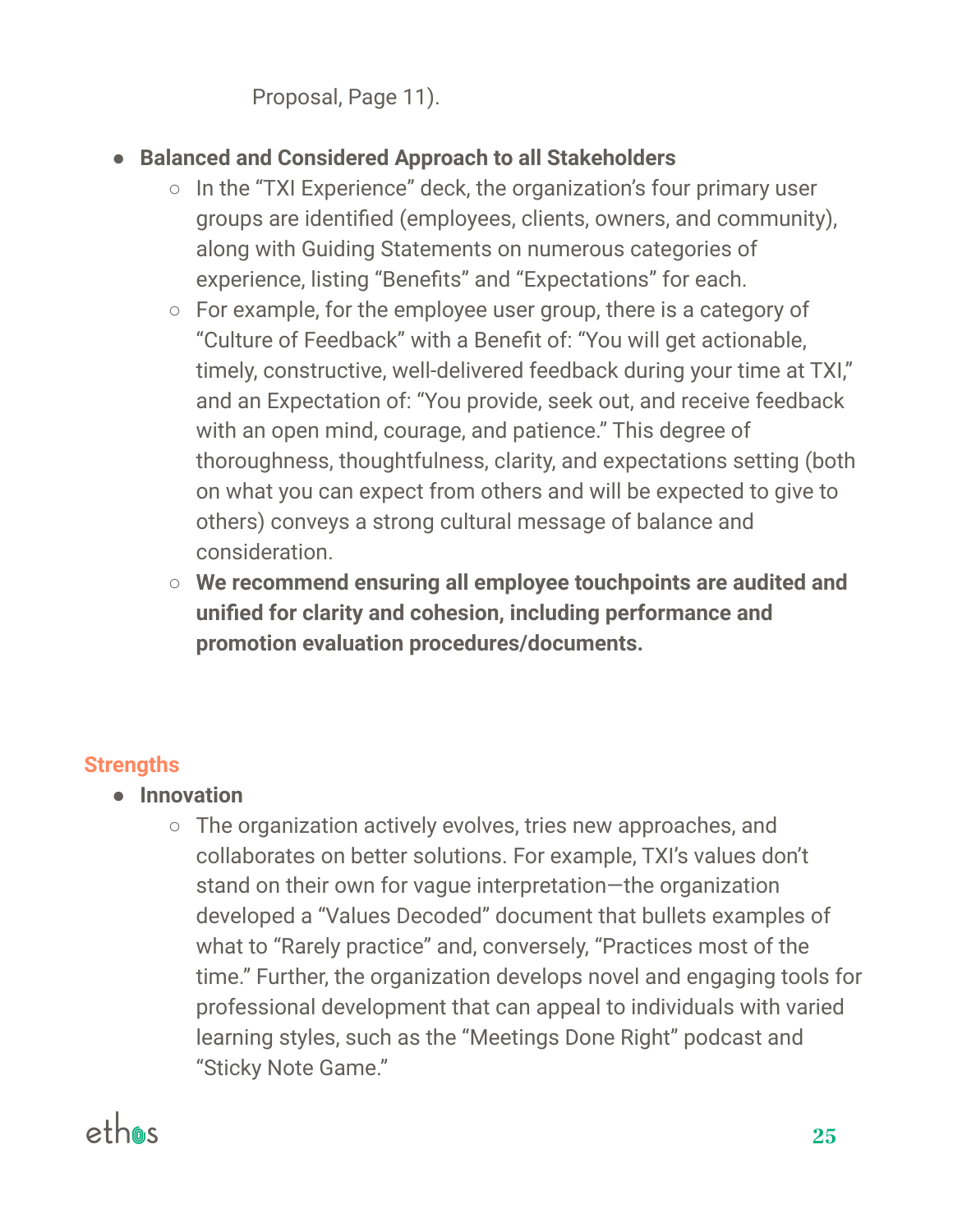- **Levels** 
	- As noted above, the organization has a detailed Levels Architecture that includes 4 levels of skill (Associate, Consultant, Senior, and Principal) for competencies "Across all Practices," in addition to within silos ("Project Strategists," "Product Designers," and "Developers"). TXI employs a system that appears to be a modification of the 8th Light [Career](https://8thlight.com/blog/claudia-richman/2020/01/21/career-grid.html) Grid. Within a role, an employee can be rated at different "levels" for a variety of competencies, which both recognize the value employees contribute in specific ways and also enables employees to easily identify self-development opportunities.

#### ● **Generally High Levels of Clarity, Transparency, and Cohesion**

 $\circ$  The organization's job descriptions are compelling, exciting, philosophical, and pragmatic. Clear expectations are set, success in the role is clearly defined, and milestones are outlined (for 1 month, 3 months, 6 months, 1 year, and 2 years). The job descriptions are aligned to the organization's values documents and send clear cultural messages. For example, a job description for the "Delivery Lead (Agile Project Manager)" states in the "Here's what we expect from you" section: "You think holistically about project needs. You help solve problems and drive project success, including making hard decisions and trade-offs. You foresee risks and mitigate them calmly." This both conveys cultural information and sets expectations for culturally appropriate behavior. While there are areas of the company's Cultural Artifacts that seem uncoordinated (such as the Coaching Program documents), it appears that most of the organization's important employee touchpoints are culturally symbiotic and aligned. **We suggest auditing all employee touchpoints and revising documents and systems that aren't strongly reinforcing the company's culture.**

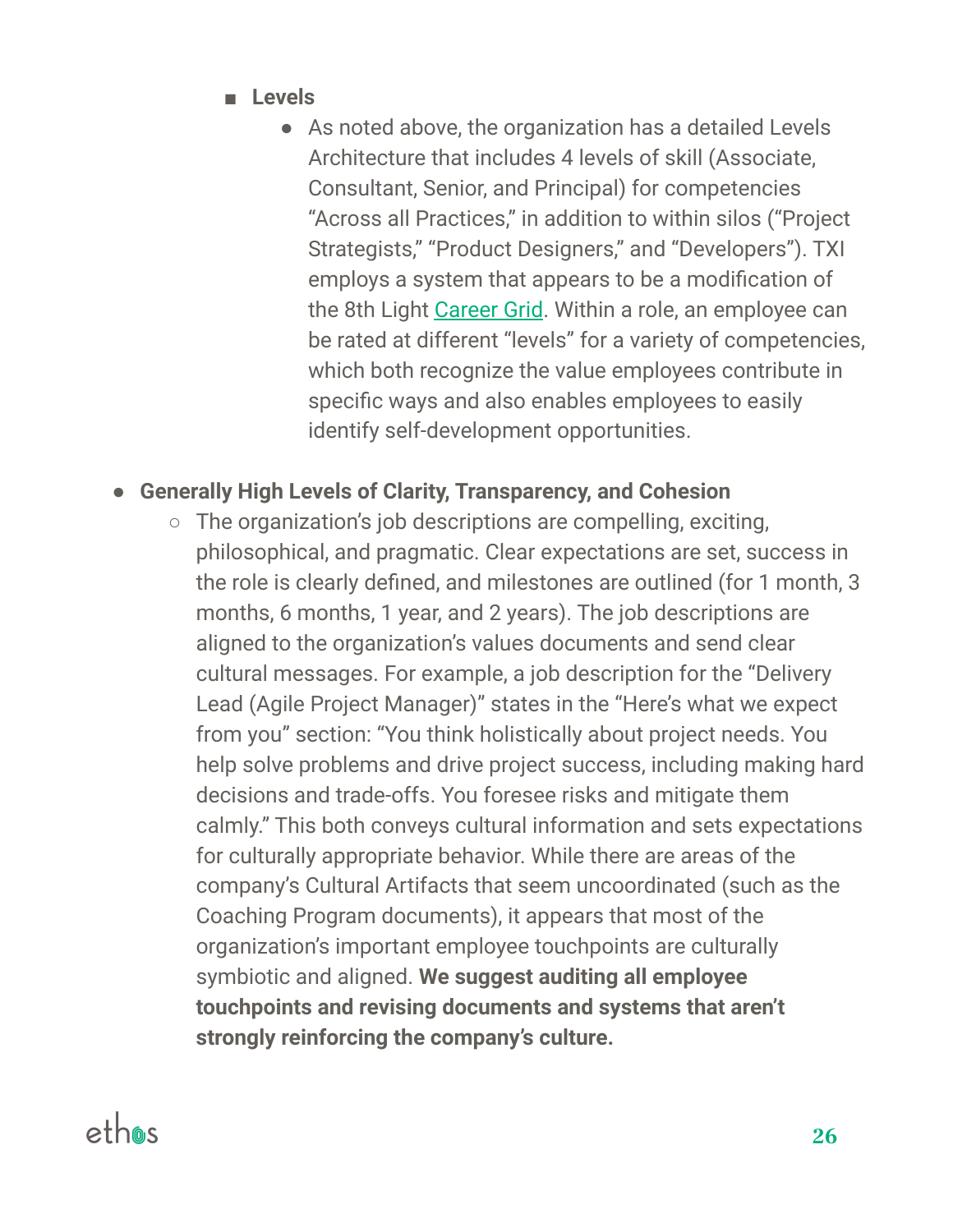- The Sexual Harassment Policy is set forth clearly in the Employee Handbook (pp. 3-4), with examples, and with clear reporting procedures (which include alternative reporting paths, providing choice in how a violation is reported). The primary option of reporting directly to the CEO for both this policy and the Discriminatory Harassment sends a strong message of seriousness that the policies are not merely boilerplate and that handling violation of these policies is of the highest priority.
- The Workplace Violence and Threats of the Employee Handbook (pp. 5-6) section explicitly states, "[workplace violence] also includes any such acts or threats that are later claimed to have been made in jest." This is a good standard to include in this section and also may send a (positive) message that "joking" violations of other policies also will not be tolerated (for example, in connection with discriminatory "jokes").
- $\circ$  The Social Media Policy in the Employee Handbook (p. 19) is detailed and clear, which means employees understand what they can and cannot post, leading to higher levels of self-regulation and accountability. This section also details the "why" behind TXI's Social Media Policy and gives employees a sense of connection to the success of the organization. **We recommend including a statement on anti-racism and/or anti-discrimination as it exists on social media. For example, how would TXI handle an employee publicly sharing statements or jokes about social identity on their social media?**

#### **● Employee Consideration/Orientation**

○ The Employee Handbook (pp. i, 1) includes positive/preemptive acknowledgment of legalese in the document and frames it in a positive light. The language feels genuine and affirming.

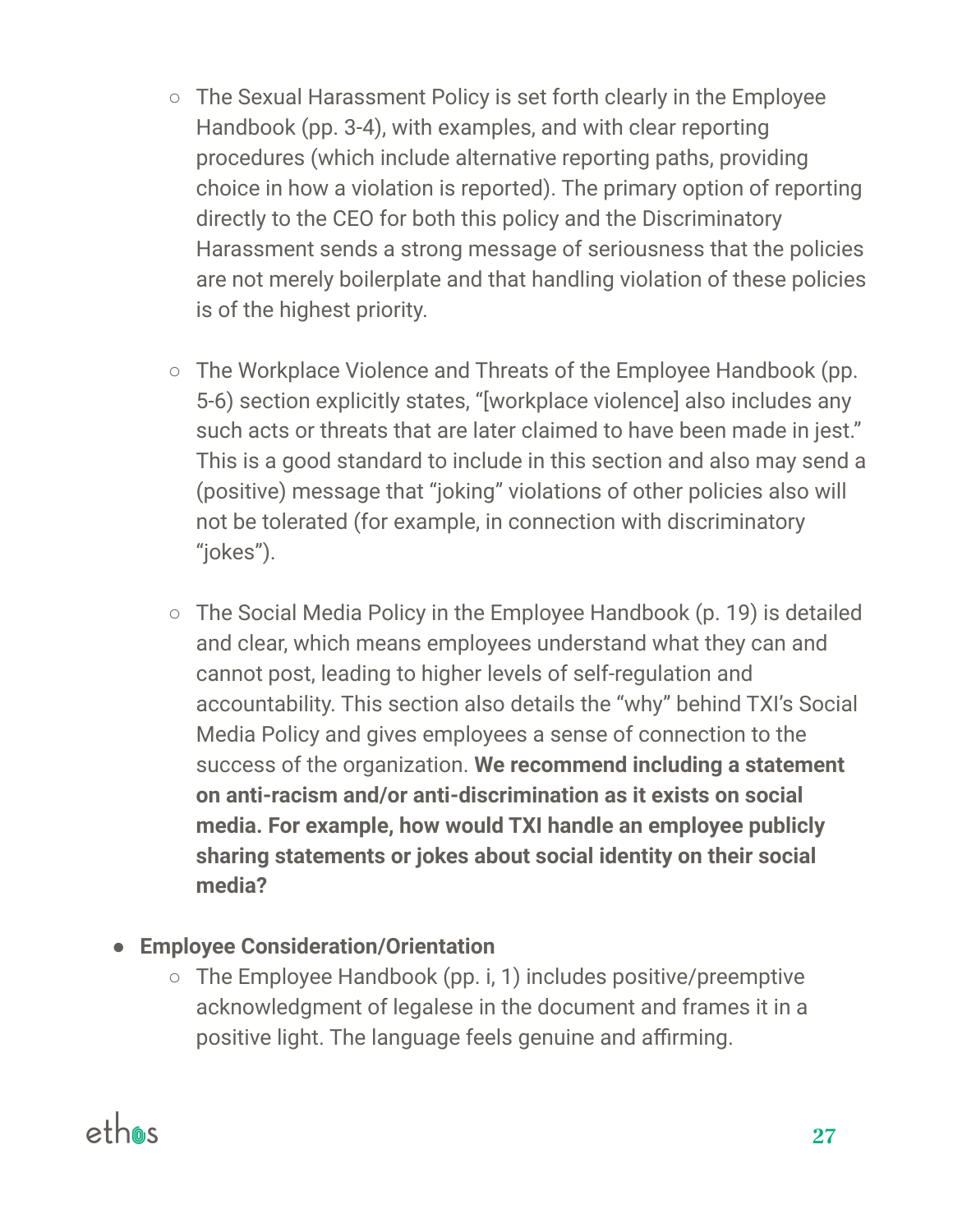- The company sets forth a very intentionally constructed and humanistic "Philosophy in Dealing with Our Employees" in the Employee Handbook (p. 2), which tends to send a positive message of organized people management, ethical leadership, and care. **We recommend putting this policy before the policy, "Philosophy in Dealing with Our Clients."**
- The company conducts regular performance reviews and provides more regular feedback during the Introductory Period (per EMployee Handbook pp. 15-16). The CEXO provides feedback, enabling consistency of input and moderation between people managers and employees (which can provide an exceptional opportunity for DEIB infusion at critical points in the people management process). Further, employees have access to biweekly career mentor meetings. **We are aware TXI no longer has a "CEXO" position. Who is currently assuming this position? The new process should be outlined in the new handbook. We are also aware that TXI is transitioning to a different Management structure. We recommend outlining any new processes for performance reviews and employee feedback (and where an employee can go for clarity on these processes).**

#### **● Generous/Flexible Policies**

- The company allows for three types of remote work (as provided in Employee Handbook pp. 23-24). Offering multiple options for remote work is an equitable practice so that employees with different social and personal identities have the flexibility they need to thrive. Some identities that are likely to benefit from varying work-from-home arrangements are those who identify as caregivers, neurodiverse, having a disability, or some socio-economic statuses (considering factors like commute, home location).
	- **We suggest considering an expansion of explicit policies (and making them also available during the recruiting process) to**

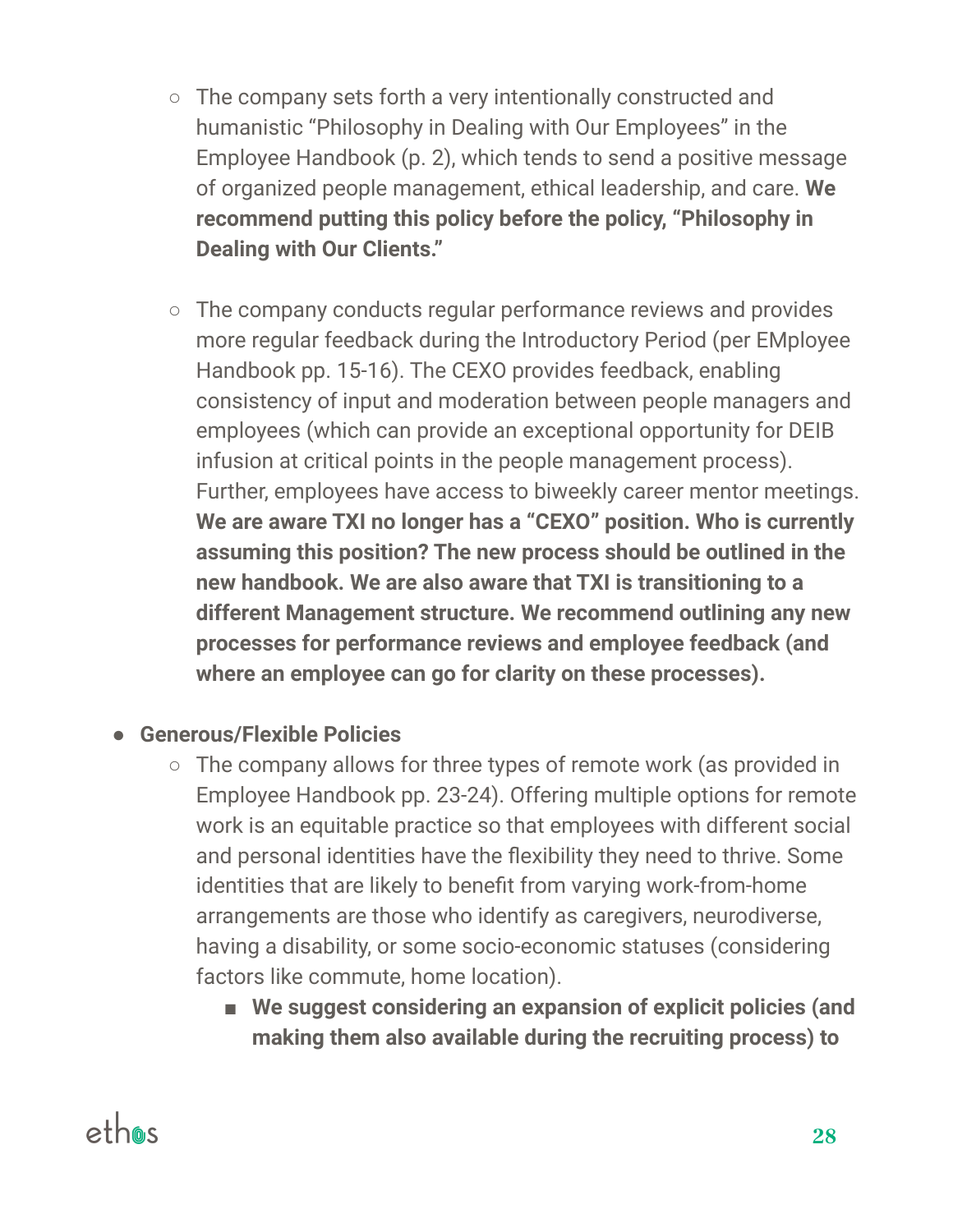**attract and retain employees with diverse needs (such as caregiving).**

- **Further, for each type of remote work, clarify: (a) who qualifies; (b) who approves; and (c) what happens if an employee has greater needs than outlined?**
- **Finally, we suggest the new employee handbook clarifies COVID-period telecommuting and work-from-home policies and procedures (including transitions back to office).**
- Employees are awarded sick leave on the first day of employment (per Employee Handbook p. 31); it may be used for a number of purposes, including domestic violence. This is especially generous as all states do not require it. **We suggest providing paid leave for employees affected by domestic violence.**

#### **Areas for Improvement**

- **Clearer Policy and Communication Regarding Employee Protections and Benefits**
	- In the "Equal Employment Opportunity, Anti-Discrimination, and Anti-Harassment" section of the Employee Handbook (pp. 3-5), the "Discriminatory Harassment" section is less detailed than other portions of this policy. **We suggest expanding this section with specific details around Anti-Racist and Anti-Ableist policy.**
		- While this section provides clear policies around the legal language of a "Protected Characteristic," TXI can be clearer about its perspective on issues facing different social identity categories.
		- Consider writing a cultural statement akin to those foregrounded in the document. Here are a few possibilities:
			- This is the Vision Statement from TXI's DEIB Roadmap: "To deliver the best solutions, we need positive, inclusive, diverse environments where we are able to learn from each other. We also know that to be seen

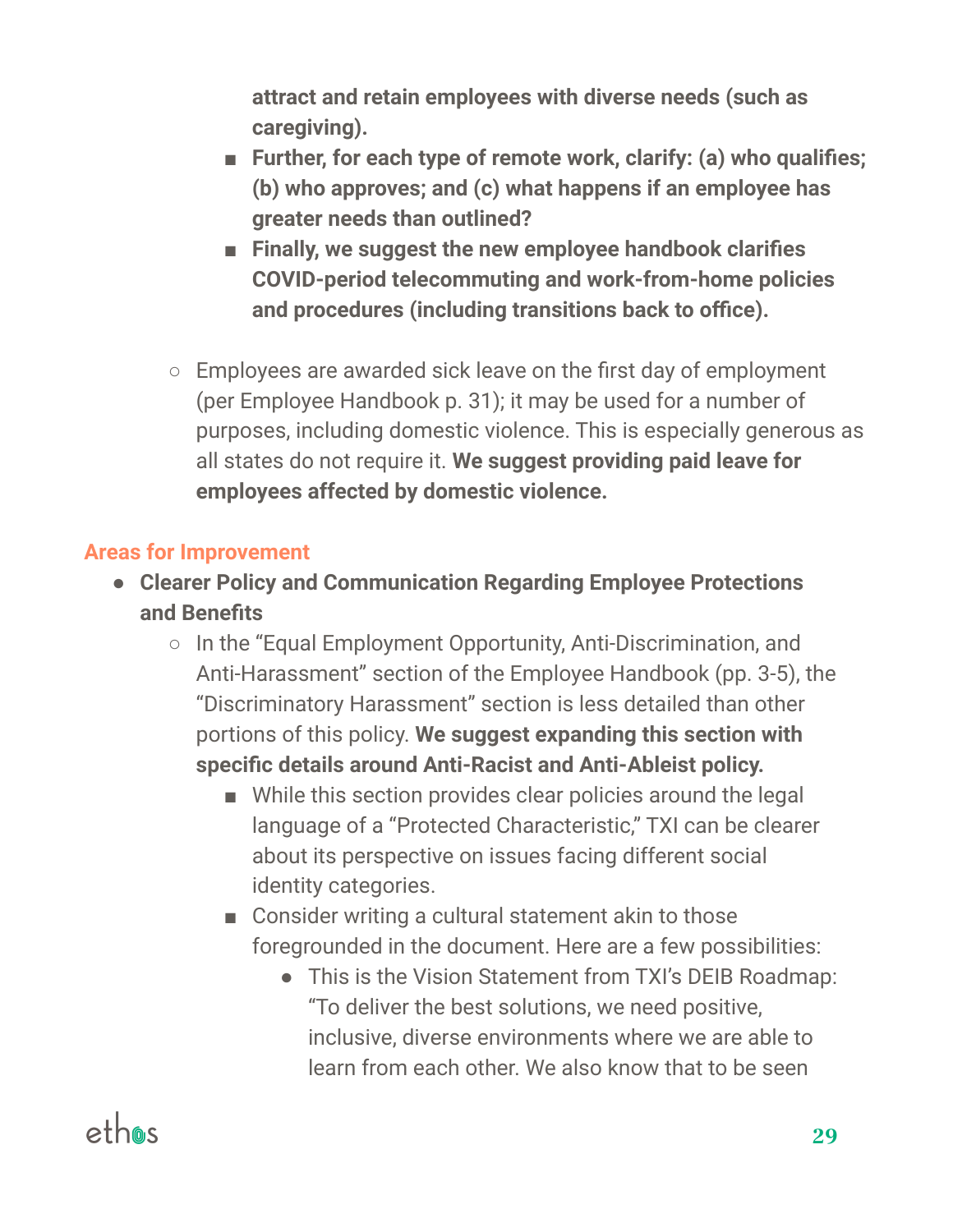for who you are—and to feel a sense of belonging—is a universal human need. We believe it is our responsibility to create a space where every team member can bring their authentic selves to work."

- You can include a statement like the one above, but we also suggest including anti-racist and disability justice statements in this section. These statements should make it clear that TXI recognizes the disproportionate issues facing these communities and that the organization is committed to advocating for change.
- This statement is on the TXI website: "We invite you to join us in challenging ourselves to actively live our anti-racist ideals, while listening, supporting, and standing in solidarity with our Black colleagues, clients, family, friends, and neighbors."
- An expanded anti-racism statement for the employee handbook would answer these questions:
	- How does TXI define anti-racism? Is there a definition you prefer?
	- What does TXI do to not only discipline racism and discrimination, but actively advocate for the value of BIPOC employees?
	- This Anti-Racism and [Anti-Discrimination](https://www.furiarubel.com/our-team/what-we-stand-for/) statement is another great example.
- $\circ$  The Employee Handbook (p. 6) does not clearly define what constitutes a "Conflict of Interest." **We recommend very clear guidance on both the definitions for Conflict of Interest and procedures for disclosing and clearing potential conflicts of interest. The impacts of Conflicts of Interest can tend to favor the Dominant Group (for example, by way of contracts awarded through nepotism).**

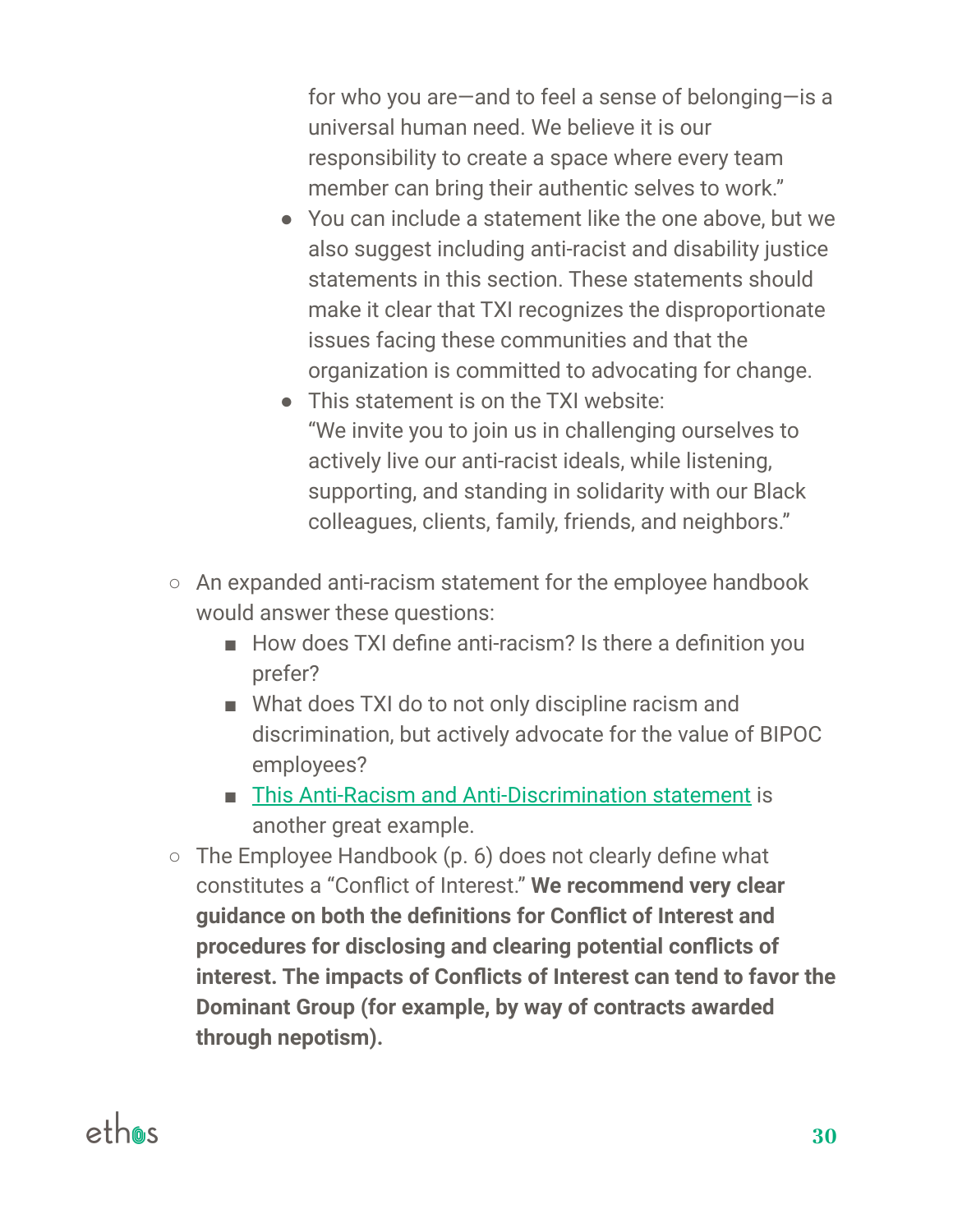- Under the current Employee Assistance policy (Employee Handbook, p. 10), employees are encouraged to contact the CEO to be referred to professional assistance at the employee's expense. Continued employment isn't guaranteed. Employees may not feel comfortable reaching out to their CEO for employee assistance programs (EAPs). **We recommend a more discrete and accessible procedure for seeking information about EAPs.**
- When referencing Offsite activities, the Employee Handbook (p. 15) states, "We may . . . ask you to make yourself available outside of regular business hours for business-related events or social events sponsored by TXI. We understand that this may present challenges to some employees."
	- **We recommend narrowing the scope of the challenges employees are expected to assume and/or including information on what employees can do in the event of such challenges.**
	- **For example, would the company reimburse for childcare? Under what circumstances? Does this need to be pre-approved?**
- In the "Standards of Conduct" section of the Employee Handbook (p. 26) "Insubordination" can be read as a vague, catch-all disciplinary category that can buttress dysfunctional power and be used as cover for biased or discriminatory disciplinary actions. Further, note these items are listed in the "Standards of Conduct" section alongside illegal and abusive behavior and seem awkwardly placed. In reality, virtually everyone can be deemed "guilty" to some degree of these failures, which also tends to de-stigmatize the less universal violations in this section.
	- We recommend moving the line items "Insubordination or **refusal to accept work assignments" and "Failure to complete work assignments, incompetence, or poor**

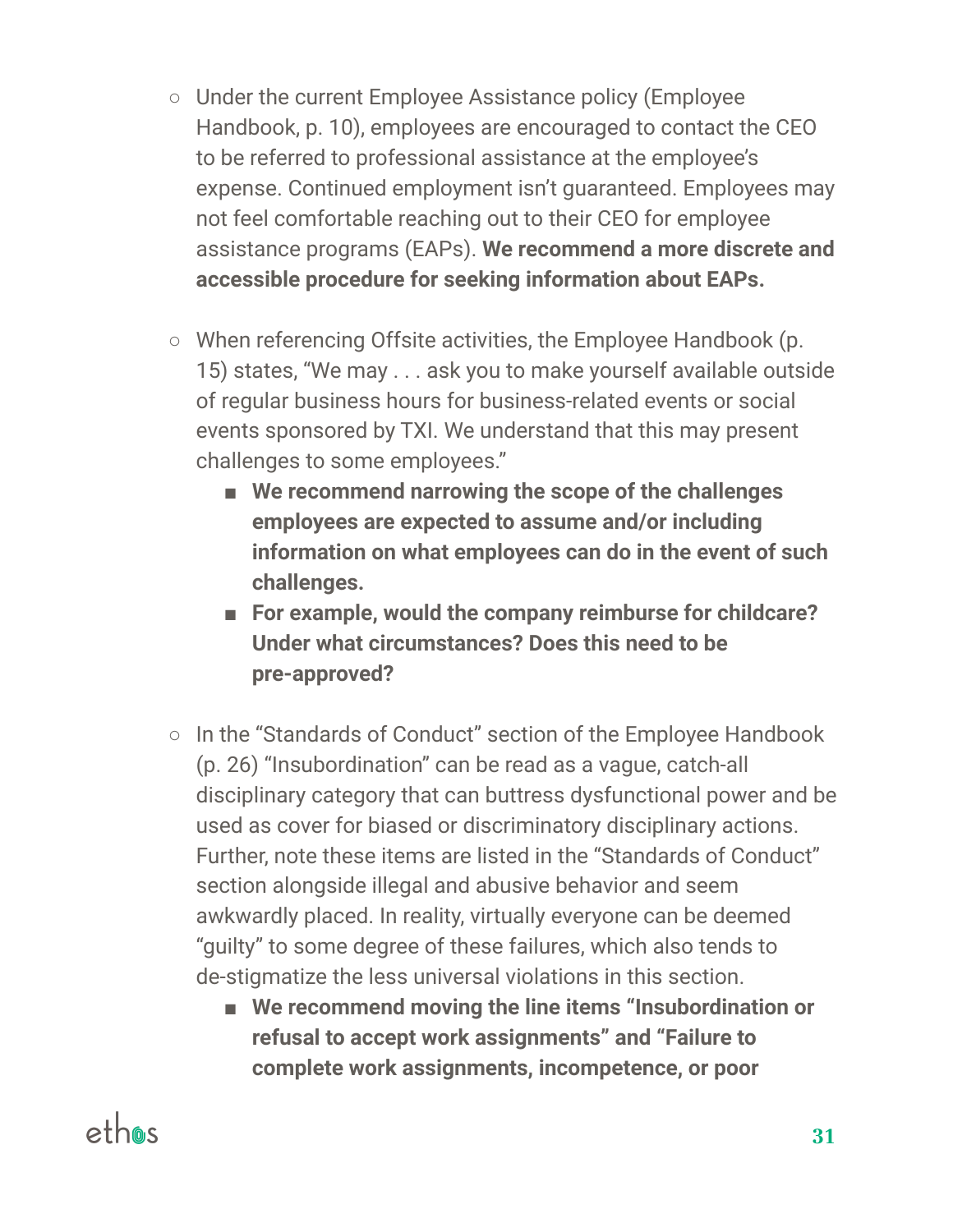**performance of work assignments" to a general performance section within the Employee Handbook (for example, under "Performance Reviews/Compensation Reviews" in a section on general Performance Standards).**

- Further, TXI is transitioning its management structure and might be especially considerate of words related to power relations. **To avoid the sense of a catch-all disciplinary category, we recommend replacing the word "insubordination" with clarity on what an employee can do if they have an issue with a manager or another employee who assigns their work. Then, outline the escalation process for performance issues and breaches of the Standards of Conduct, in general.**
- Structurally, in the Employee Handbook (p. 27), the section "Disciplinary Action" defines this term and should thus come before any section in the handbook that uses it. The term "disciplinary action" is used eight times in this document before it is defined in this section. **We suggest either including a Table of Defined Terms, a glossary, or a global review of the Employee Handbook to ensure terms are defined before use, to increase accessibility and comprehension.**

#### ● **Enhanced Work Day Policies**

○ "Lactation Accommodation," in the Employee Handbook (p. 5), provides: "If possible, the [lactation] break time should run concurrently with the employee's break time that is already provided." Nursing mothers often require three or more breaks per day to pump. If someone is lactating and unable to pump out excess milk, they become at high risk for Mastitis.

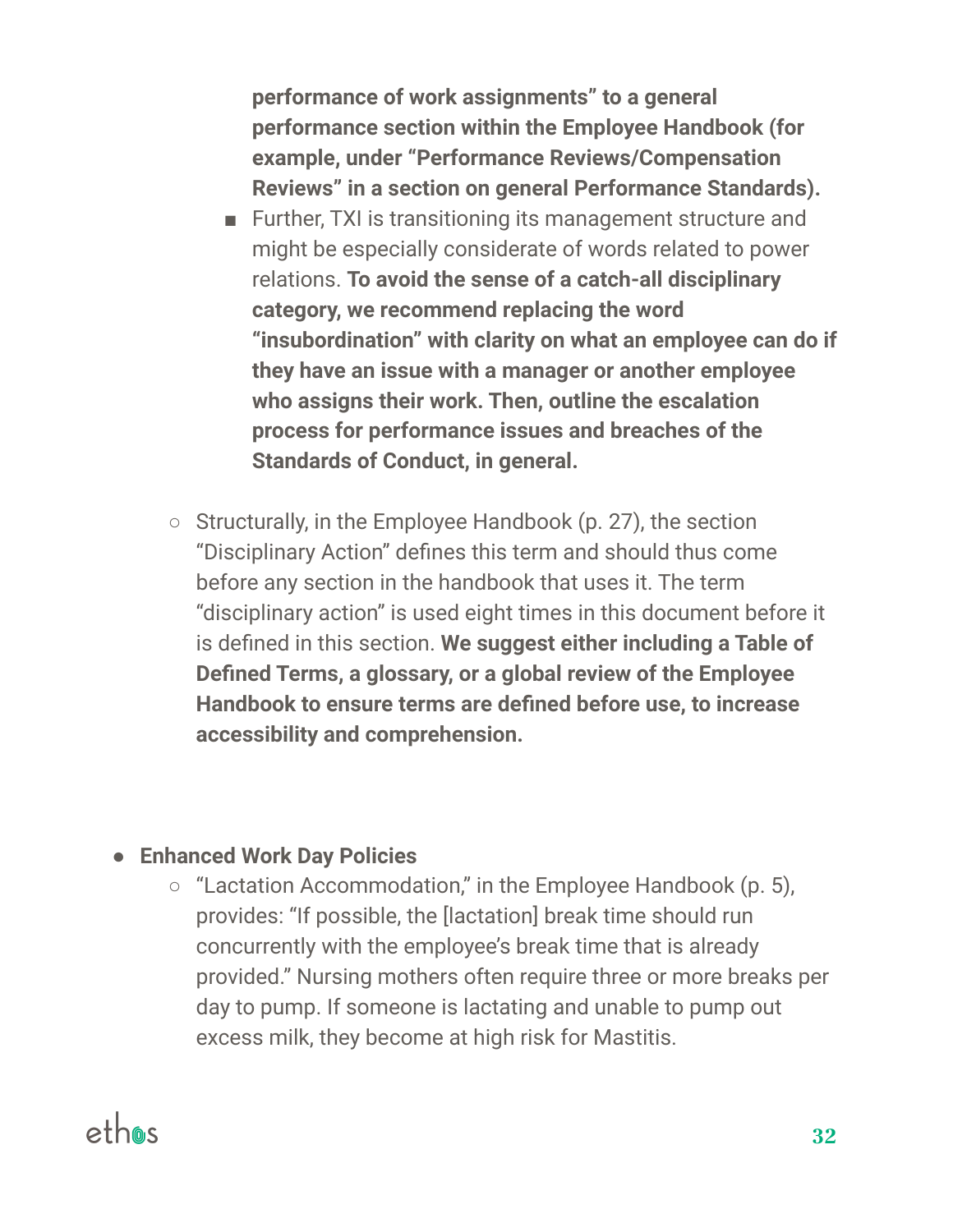- **We recommend a more explicitly flexible Lactation Policy, as milk production and frequency vary by mother and by the feeding stage of the infant (and the number of nursing children).**
- **We further recommend that this policy also outline that a private space will be provided for lactation and will contain necessary equipment; for example, breast pumps often require electrical outlets, a surface to place equipment on, as well as a place to sanitize parts.**
- Currently, "Performance Reviews/Compensation Reviews" is placed at the end of the "Day to Day Matters" section of the Employee Handbook (pp. 15-16).
	- **We recommend moving "Performance Reviews/Compensation Reviews" higher in this section, preferably before "Expense Reimbursement/Travel Expenses," since all employees should read about their performance and compensation review process (whereas information about corporate credit cards and travel reimbursement are more contextually relevant).**
- The "Performance Reviews/Compensation Reviews" section of the Employee Handbook (pp. 15-16) briefly describes performance feedback processes. **We recommend a more in-depth description of performance reviews, with links to the performance review documentation, so employees have a clear sense of the objective measures by which they will be evaluated, have equitable access to resources, and know the steps (if any) TXI takes to improve pay equity.**
- Regarding the company's "Attire/Appearance" standards, the Employee Handbook (p. 17) tells employees to "use common sense in selecting attire for the workday." **We recommend avoiding**

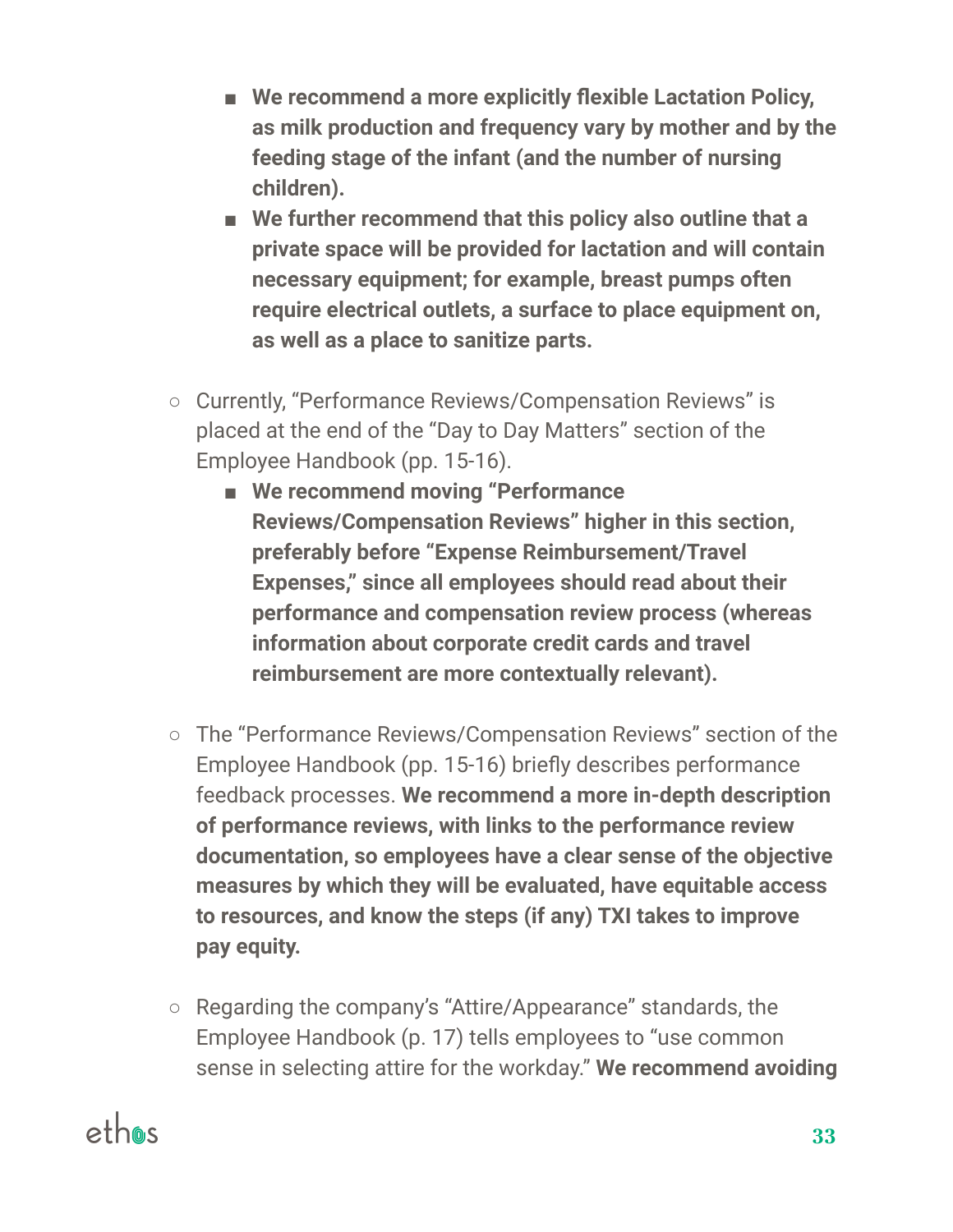**phrases like "common sense," which are culturally variable (especially for remote and international employees), in favor of more specific language.**

- The organization's Open Door Policy (Employee Handbook, p. 26) states, "We strive to provide a work environment that is free of conflict or disagreements." **We recommend TXI consider replacing this with standards for constructive disagreement, which can be more realistic and supportive of both innovation and social justice.**
- The company's Search Policy (Employee Handbook, p. 10) states "an employee who refuses to immediately submit to a search upon request from our CEO may be subject to disciplinary action." This structure seems to place the CEO in a potentially awkward or even dangerous position. **We recommend changing this to an HR function.**

#### **● Cultural Enhancements to Leave and Time Off**

Certain provisions of the Employee Handbook could be improved, with respect to Leave and Time Off. For example:

○ P. 30–TXI could consider adding additional observed holidays. It would also be an equitable practice to add the option of Floating Holiday hours for employees who might celebrate those already observed by TXI differently. For example, the week that Ethos reviewed the Employee Handbook was the week of the Muslim holiday, Eid al-Adha. This is one of two annual Muslim holidays, and a Muslim employee may prefer to use a floating holiday to dedicate specific time to the practices of Eid (which often entails extra time spent cooking, engaging with family, praying, and more). **We recommend including one or more floating holidays to enable employees to separate their PTO and holiday time in a manner more equal to those participating in holidays already observed by**

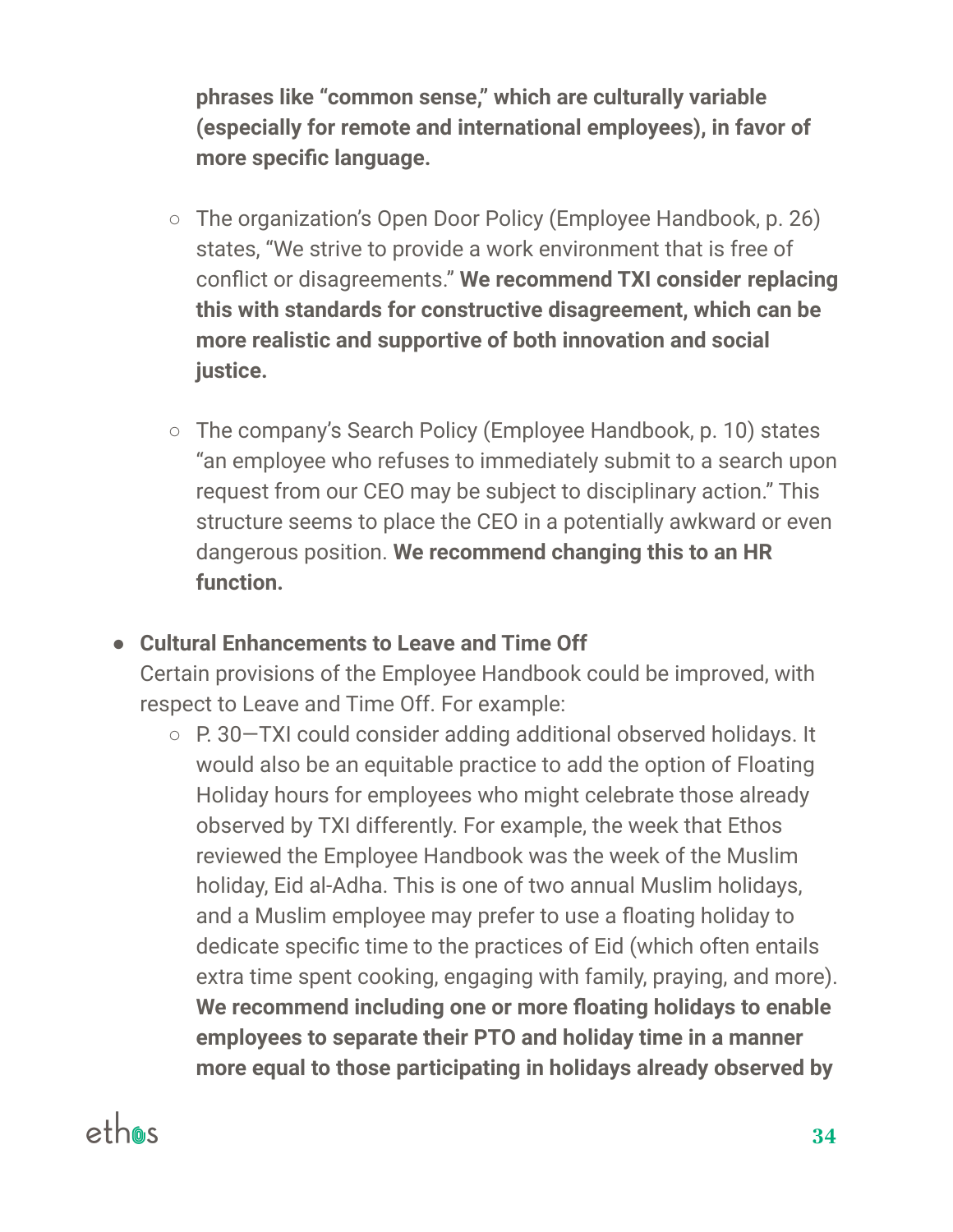- P. 31— The "Sick Leave" section does not include information on what happens if a sickness or illness lasts beyond the 60 hours of provided leave. What does an employee do if they have a long-term illness?
- Page 33—The final two paragraphs of this section state that a mother must work for TXI for one full year (12 months) after taking parental leave, otherwise they may have to pay back any salary that was paid during the term of said leave. **We recommend considering a shorter and clearer policy that may attract expectant or potential mothers and caregivers; and if there are any exceptions or conditions to this rule, they should be clearly stated.**
	- As a point of reference, the federal government standard for paid parental leave is a 12-week work obligation following 12 weeks of paid leave (compared to TXI's 12-month work obligation).
	- Federal government standards for repayment if an employee fails to complete their post-leave work obligation are as follows: "Failure to complete the 12-week work obligation will result in an employee being required to reimburse the Department unless, in the agency's judgment, the employee is unable to return to work for the required 12 weeks because of 1) the continuation, recurrence, or onset of a serious health condition of the employee (that is related to the applicable birth or placement) or the child whose birth or placement was the basis for the paid parental leave; or 2) any other circumstance beyond the employee's control (e.g., a situation where a parent chooses to stay home because a child has a serious health condition; an employee moves because the employee's spouse is unexpectedly transferred

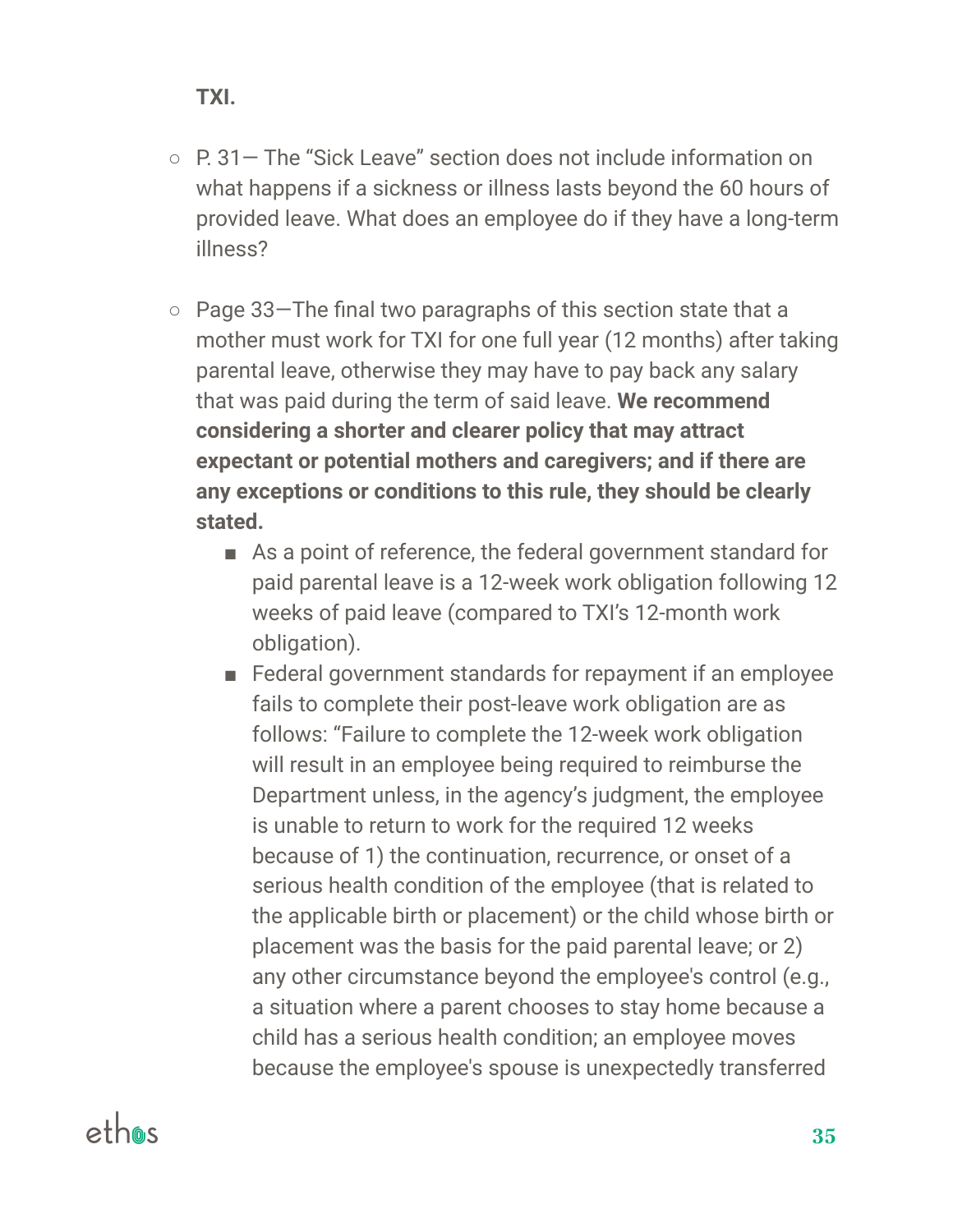to a job location more than 75 miles from the employee's worksite)."

- The above government policy details exceptions to the repayment requirement. Such a statement provides expecting parents with the context they need to plan ahead and alleviate worries about unforeseen circumstances.
- Page 34—Bereavement Leave of 5 days is currently provided for the death of an immediate family member. **We suggest extending Bereavement Leave to 10 business days for significant cultural enhancement and employee loyalty**.
- Page 35—Domestic or Sexual Violence Leave is currently provided at 8 weeks of unpaid leave. **We recommend changing this to 8 weeks of** *paid* **leave**.
- Pages 36-37—Family Military Leave currently provides 15 days of unpaid leave to TXI's Illinois employees only. **We suggest considering a change to 15 days of** *paid* **leave for all employees with respect to Family Military Leave**.

#### **● Predictable and Equitable Benefits**

Certain provisions of the Employee Handbook could be improved, with respect to Benefits. For example:

○ Page 28; Pages —The "Benefits and Leave" section states, "Benefits may change or be eliminated with or without advance notice, subject to applicable legal requirements"; and the "Insurance and Retirement Benefits" section states, "TXI may add, change, or eliminate benefits at any time, and such additions, changes, or eliminations may be without notice (subject to applicable legal requirements)." This creates uncertainty for employees and may make it hard for those using certain care

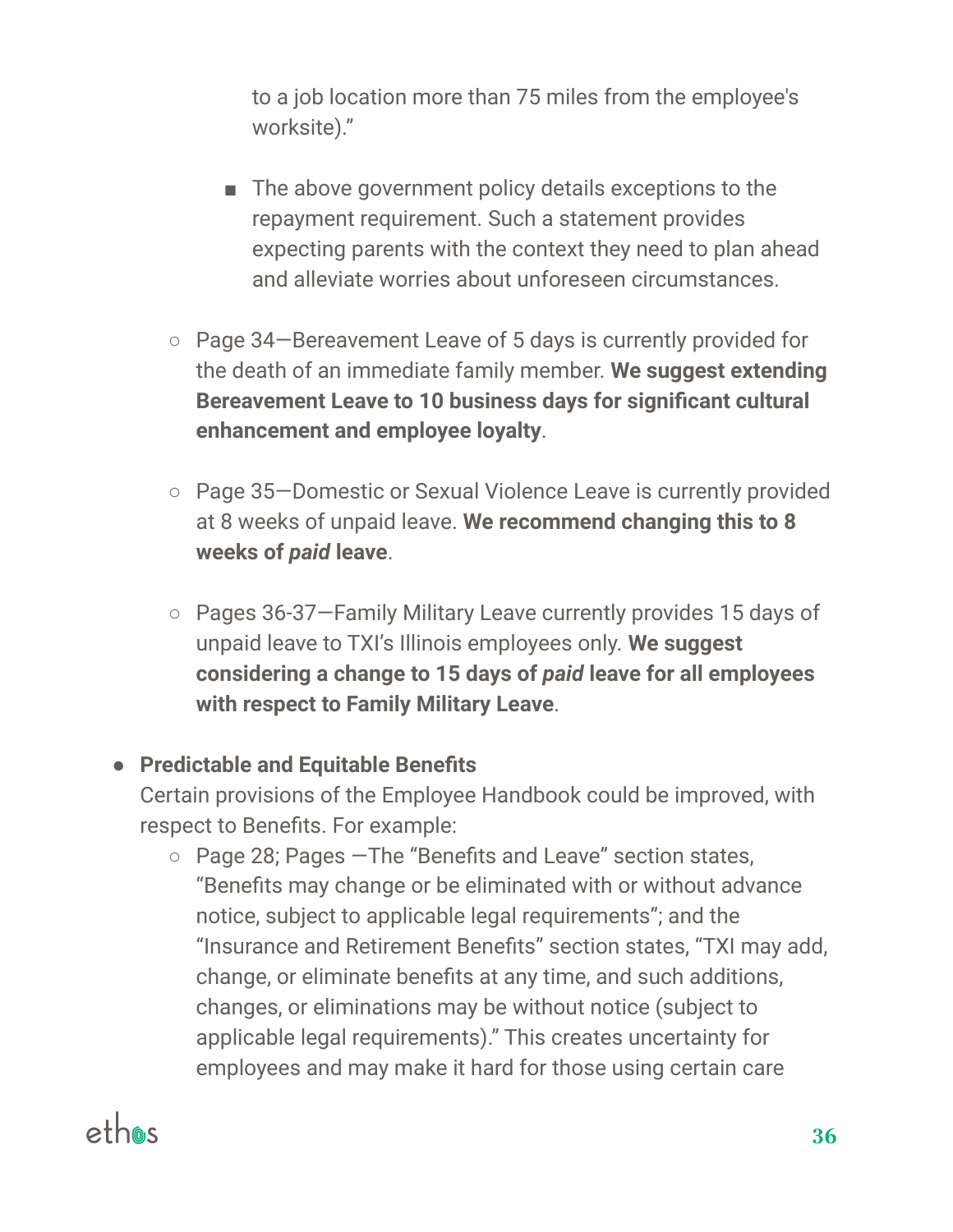providers to rely on a stable future with TXI. **We recommend a period of advance notice about changes to benefits; for example, 60-days prior to a change.**

- Pages 37-38—**We recommend a Benefits Audit to enhance Recruitment and Retention.**
- Page 39—The "Civil Unions" section states that "This policy applies only to TXI's Illinois employees . . . both same-sex and opposite-sex couples who enter into a civil union will have all of the obligations, protections, and rights that are afforded under Illinois law to married heterosexual couples." **We suggest extending benefits to domestic partners residing in any state and adding language around employees living outside of the United States.**

# **Ethnographic Shadows**

### **Data Breakdown**

**We shadowed a total of 4 meetings.**

# **Key Themes**

#### **Strengths**

- **● Accessible**
	- Every meeting was accommodating and accessible to attendees.
		- All meetings had agendas available to all attendees, and facilitators began meetings by referencing them.
		- Individual slides inside decks contained the name of the person who was presenting, or who was the primary facilitator.

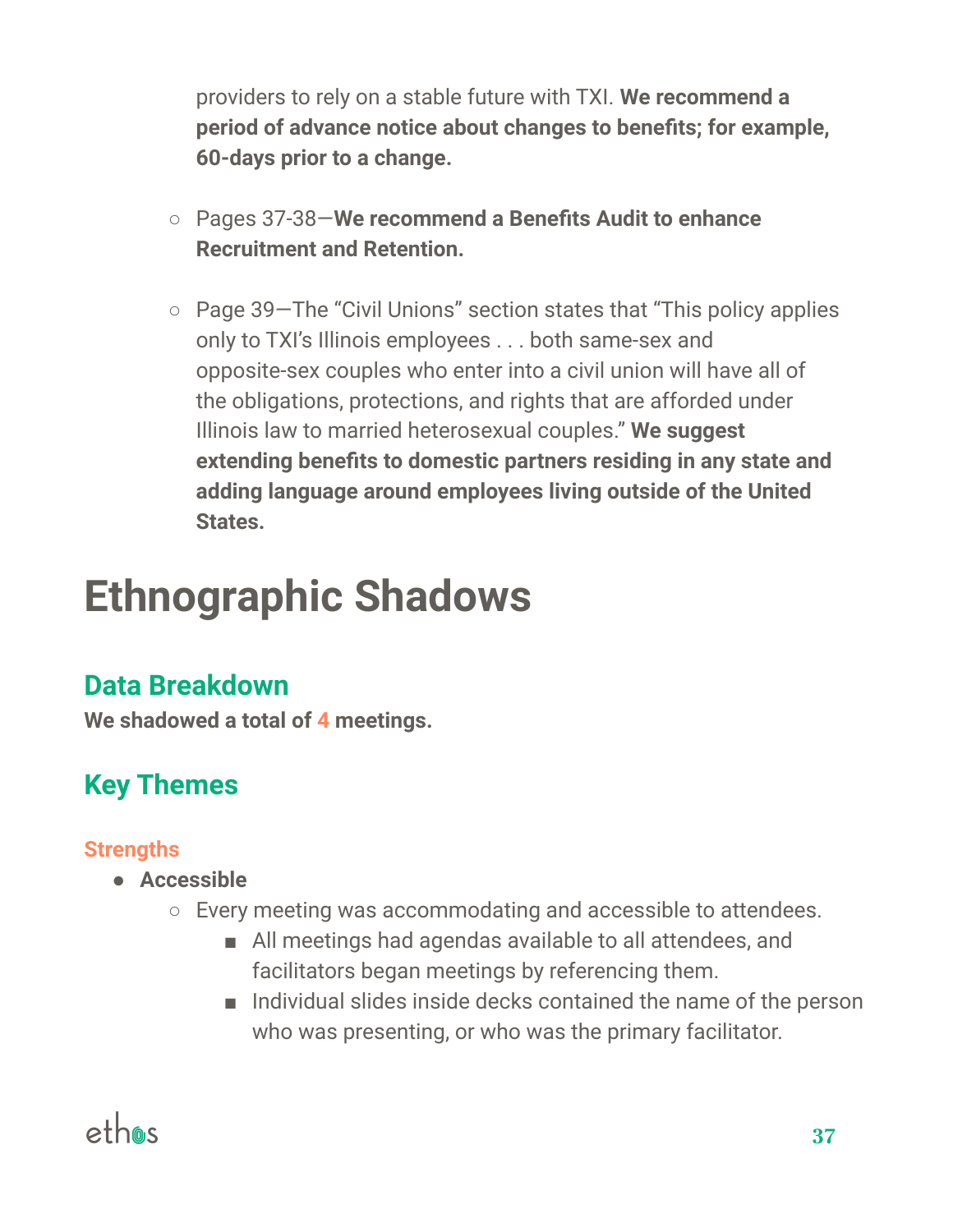- This makes it easier for all employees to follow along and know who to address if they have questions.
- When dense topics were covered, or multiple departments were present, meeting facilitators took plenty of breaks to check-in for questions or clarification.

#### **● Interactive**

- Facilitators engaged employees and employees were quick to interact with meeting materials.
- Employees used the Chat function on Zoom often to ask questions, help direct attention to others, and share opinions.
- Employees engaged in positive social interactions and banter with one another. Jokes and humor were light and appropriate.
- Any time an employee was spoken about they were also included in the conversation.
- **● Conflict**
	- Employees and leaders were quick to share their opinions, personal experiences, and contribute to difficult conversations.
	- Meetings often held room for employees to be vulnerable, and such vulnerability appeared to be contagious.

#### **Areas for Improvement**

- **● Leadership Meeting Structure**
	- The leadership meeting was the only meeting that we shadowed where multiple contributors (those expected to speak or provide updates) had not added notes to a collaborative agenda beforehand.
		- Attendees did work through a collaborative agenda. However, it was not used as intended since attendees had not contributed to the document beforehand.
		- This was the only meeting we attended where the group reconsidered the structure of the meeting itself.

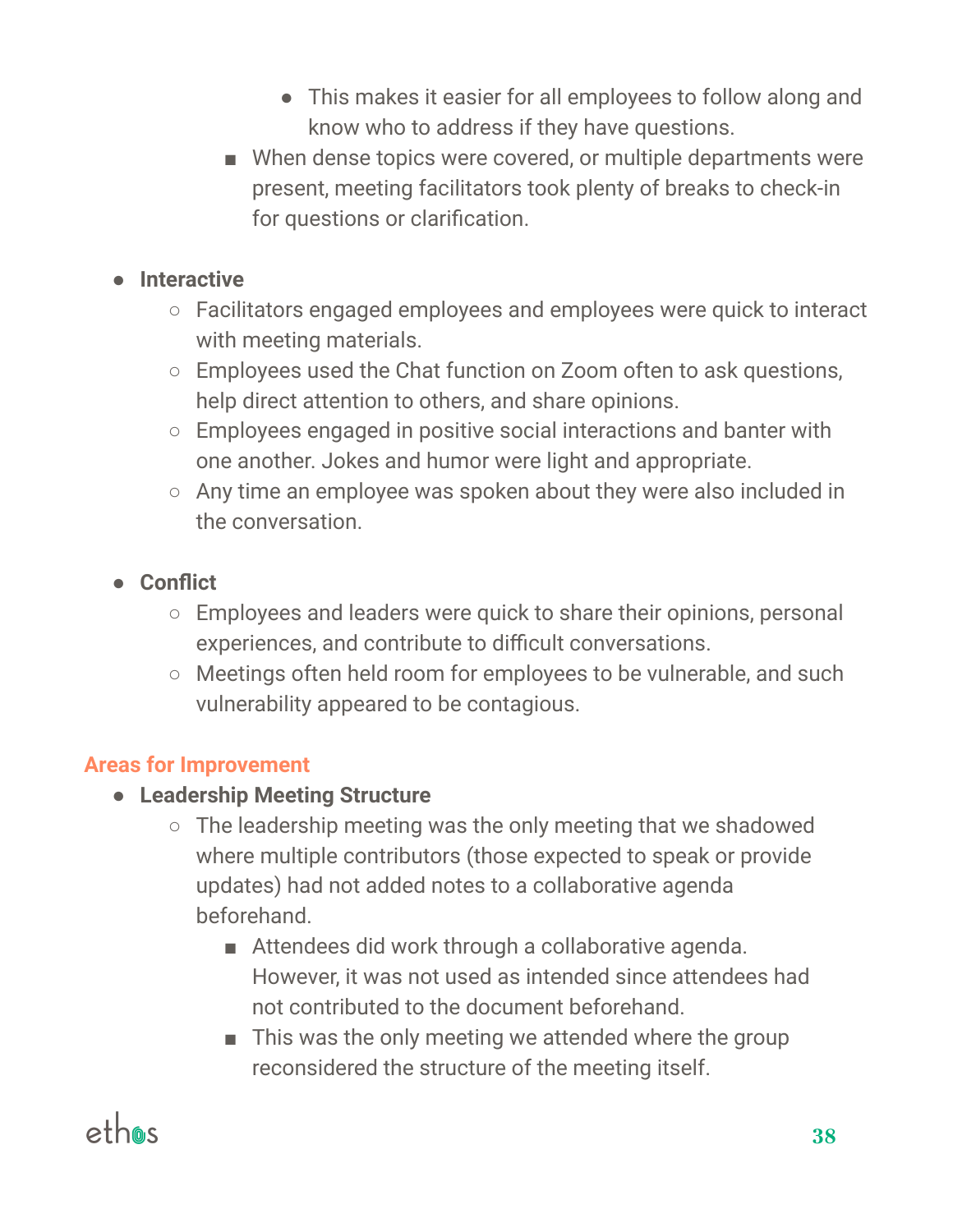- Leaders spent time considering the materials that they use to facilitate their meetings and came up with ideas for improvement. Most of these ideas were geared towards adding more steps (in this case columns) to their existing document.
- Simplifying meeting preparation steps may encourage leaders to have consistent material preparations.
	- These meetings would also benefit from clearly defined responsibilities and expectations around contribution and preparation.

# **Slack Ethnography**

### **Data Breakdown**

We monitored **14** of TXI's Slack channels. At the time of auditing, the organization currently stated its employee headcount as **62**.

# **TXI Slack Channels**

Listed chronologically by the most recent update to the Channel Description.

- 1. **Gut Check**: "A dedicated space to share ideas on how to improve something while getting a broad set of perspectives to help brainstorm, get encouraged if there is excitement to go forward, and find allies to support implementation (or delegate)" *(2021)*
	- a. **40** members
- 2. **Maintenance**: "Discussion with the maintenance team about maintenance-project-related work/concerns/questions" *(2021)*
	- a. **37** members
- 3. **DEIB**: "Discussions and work related to Diversity, Equity, Inclusion, and Belonging across TXI and our broader community." *(2021)*
	- a. **48** members

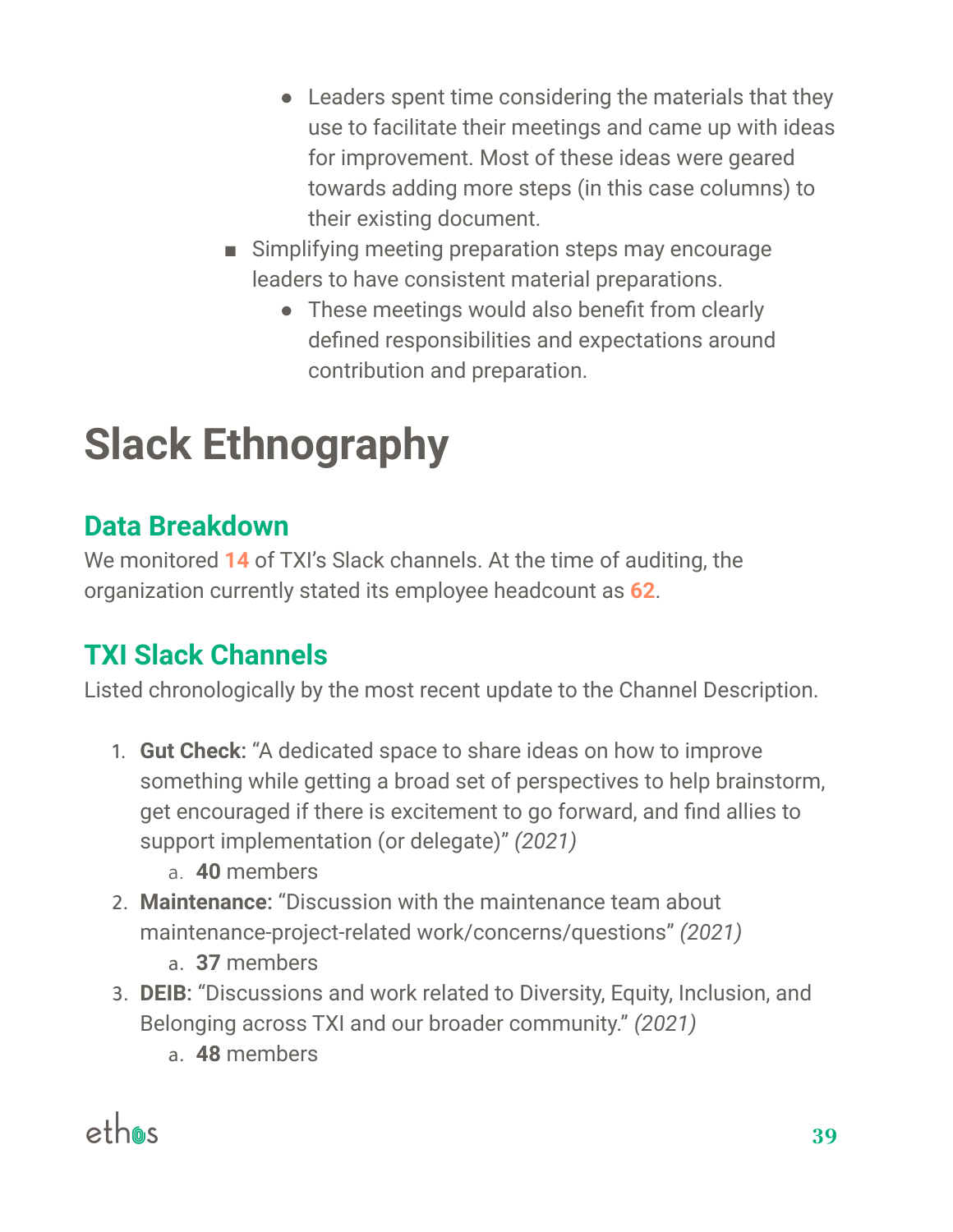- 4. **General**: "The #txi-general channel is where everyone talks about everything. It is the general chit-chat, news, announcements, and witty banter channel." *(2021)*
	- a. **72** members
- 5. **Sales**: "discuss pursuit opportunities including status, updates/changes, what help might be needed or potential staffing needs" *(2021)*
	- a. 43 members
- 6. **DEIB Tips Microgroup**: "Workspace for DEIB's Tip of the Week editorial. Gilad is lead on this micro-group." *(2020)*
	- a. **11** members
- 7. **Wellness**: "Both within and without a pandemic, wellness is vital to our work and home lives. This channel is meant to provide resources, support, and connection to keep our mental and physical health in a good place." *(2020)*
	- a. **32** members
- 8. **CCP**: "ccp project team" *(2020)*
	- a. **12** members
- 9. **Poetryfoundation\_txi:** "Internal channel for TXI communications" *(2019)*
	- a. **14** members
- 10.**Design**: "For conversation and questions related to user experience design and development." *(2016)*
	- a. **40** members
- 11. **Dev**: "Coordinate the development practice group" *(2016)*
	- a. **47** members
- 12.**Marketing**: "Chat & discuss blogging opportunities at TableXI" *(2015)*
	- a. **32** members
- 13.**Github Internal**: N/A
	- a. **7** members
- 14.**Leadership**: N/A
	- a. **13** members

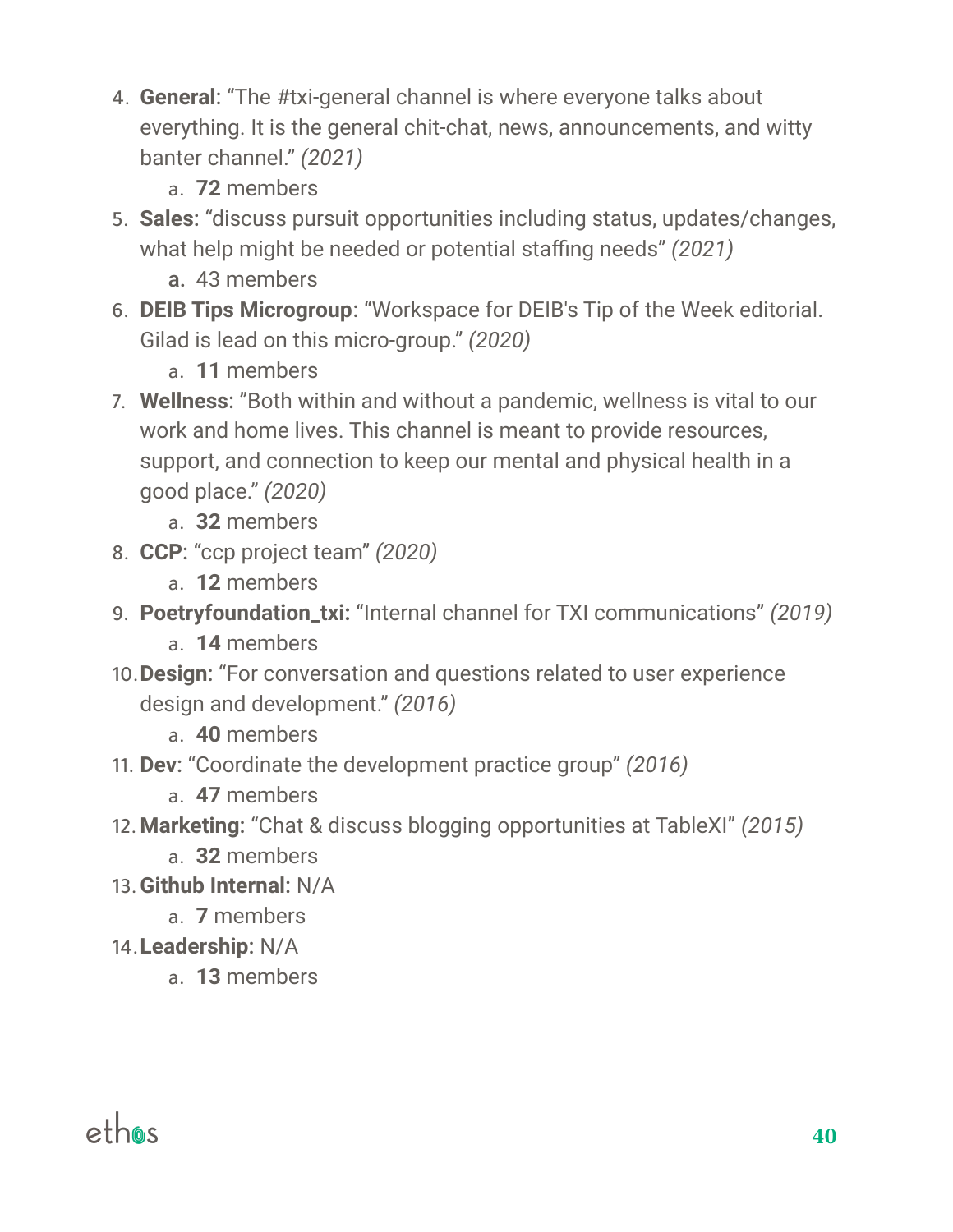# **Key Themes**

#### **General (Neutral)**

#### **● Inconsistent Maintenance**

- While some channels have recently updated and detailed descriptions, others do not. Some channels have no description or have not been updated in a number of years.
- Public Slack channels have between 14-72 employees in attendance. The fluctuation is not entirely clear based on publicly available channel details (those found within Slack).
	- Employees have had conversations in multiple Slack channels over the last quarter about joining and leaving Slack channels.

#### **● Lean**

- Limited banter took place in the primary threads of all channels. TXI employees make a habit of making comments on posts in order to engage with what one another shares.
- This results in larger channels at TXI (30+ employees) often receiving 2-5 new posts per week on average while smaller channels might only receive new posts every 1-3 weeks.

#### **● Channel Visibility**

○ Channels at TXI receive shared engagement from employees and leaders alike. Most employees remain members of channels outside of their department and may do so for the benefit of interdepartmental communication and understanding. However, it is not clear if there are virtual spaces for teams to engage without the visibility of the rest of the company, and leaders.

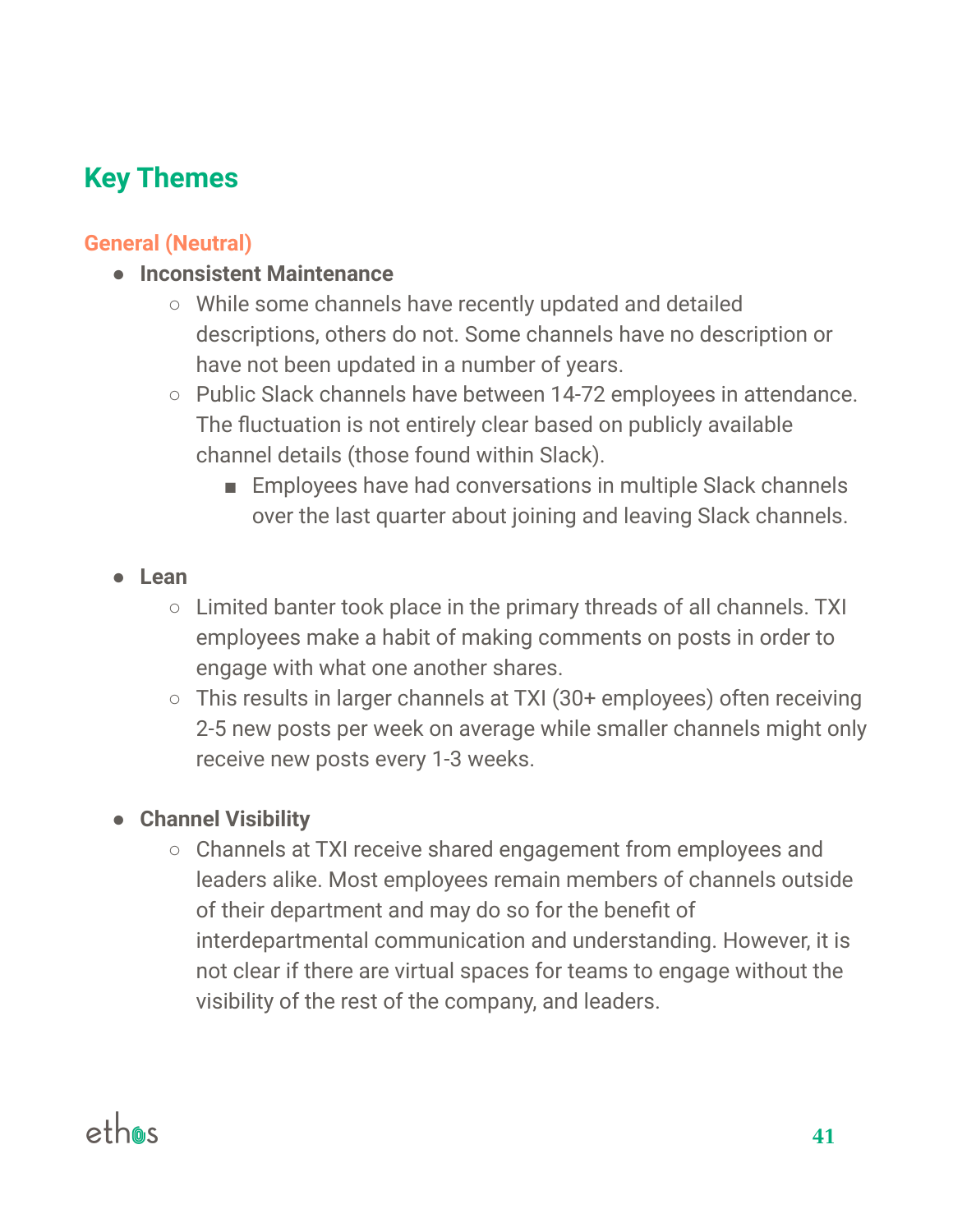#### **Strengths**

- **● Engagement**
	- All of TXI's channels receive new posts at least every week and there do not appear to be any obsolete channels.
	- Employees often displayed self-awareness and were reflective in their messaging. It is common for a TXI employee to add a follow-up message to clarify something they said.
		- Employees across departments also shout out one another in sincere ways multiple times per week in the #general channel.
		- However, we also noticed that there are traces of conversations being removed from Slack if they are particularly contentious.
	- Project-related conversation is often considerate, thorough, curious, and not reactive.
		- Comment threads in #sales, #gutcheck, #dev, #design, #marketing were particularly active, often exceeding 10+ comments anytime an employee asked a question.

#### **● DEIB**

○ Every team channel at TXI received recent posts from members that were related to DEIB: from improving accessibility, to trying to work with value-aligned clients, to discussing outdated vocabulary as it relates to race or gender. These kinds of posts also received common engagement from other channel members in the form of comments and reactions.

#### **● Leadership**

- People managers and leaders post channel appropriate content frequently and model what channel engagement looks like at TXI.
- Leaders are also quick to answer questions and join conversations where they can provide perspective.

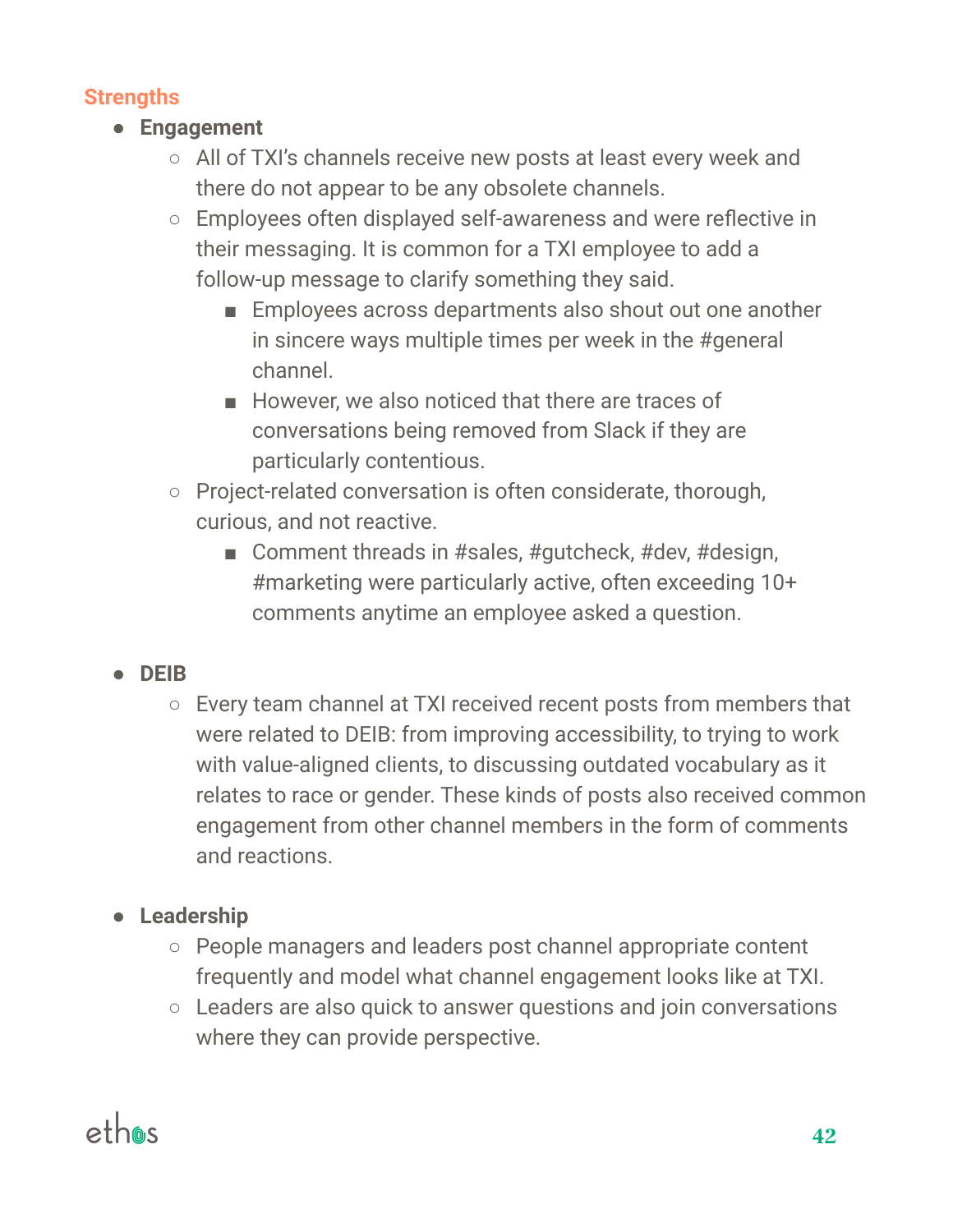#### **Areas for Improvement**

- **● TXI Virtual Representation**
	- TXI Employees did not tend to have Slack bios.
	- Where can virtual employees go to see more information about other TXIers?
		- If nothing currently exists, TXI Slack could dedicate a channel where every employee can post a brief introduction of themselves, their role, and basic information of their choice.

#### **● Slack Documentation**

- There were no examples of recent open conflict in any of TXI's Slack channels. However, there were instances of miscommunication, disagreement, or confusion about the direction of a comment (what it was replying to and what the intended tone was).
- Create a Slack Etiquette Guide/Code of Conduct with a focus on inclusivity:
	- Channel names and descriptions
		- Who can post?
		- Are there any roles and responsibilities in this channel?
		- What can be posted?
		- What cannot be posted?
		- What is the focus?
	- Create an inclusive language guide. This is particularly helpful for new employees during onboarding and for existing employees to further consider diversity (specifically neurodiversity) as it relates to virtual environments.
		- Define any channel-specific terms, emojis, or inside jokes.
		- Model ways of speaking to one another, acknowledging one another, and resolving conflict or disagreements on Slack.

# ethas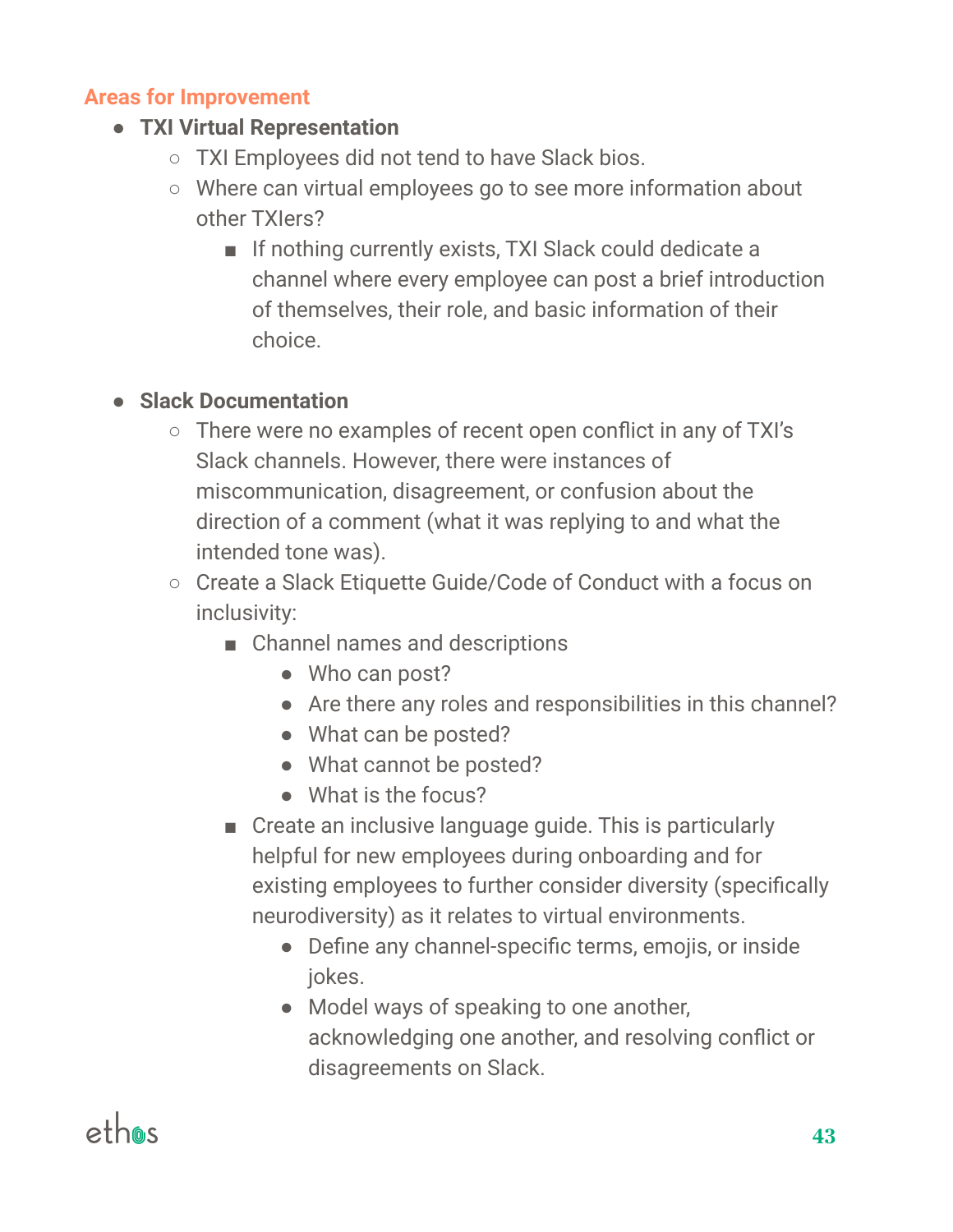● Outline how an employee can escalate an interpersonal issue that comes from Slack.

# **Compensation Analysis**

### **Data Breakdown**

We reviewed the results of TXI's preexisting compensation audit to understand how the organization currently addresses pay as it relates to level, function, and social identity.

### **General Findings**

- TXI salaries are most commonly matched to Median Market Rates.
- Discrepancies are common between employees with the same titles. However, we were able to learn more about why (and therefore not labeling this as an area for improvement):
	- From CFO Kelly Uhrer: "The compensation document that is being referenced was a compensation study performed by LTC Performance Strategies last year. The purpose was to get a sense check around market trends for compensation and see if our salary bands by level needed to be adjusted. We simplified the data inputs to reflect generic titles like Software Engineer, Senior Software Engineer with a broad description of activities performed, then LTC provided typically two different band ranges for the possible skill level of those roles that included a min/max and midpoint for the base along with variable compensation ranges. This wasn't a perfect science and didn't go incredibly deep into comparing unique roles or skillsets as the intention was to get a pulse of the market changes. For each of our levels, we have a range of min and max salary bands where the midpoint is targeted